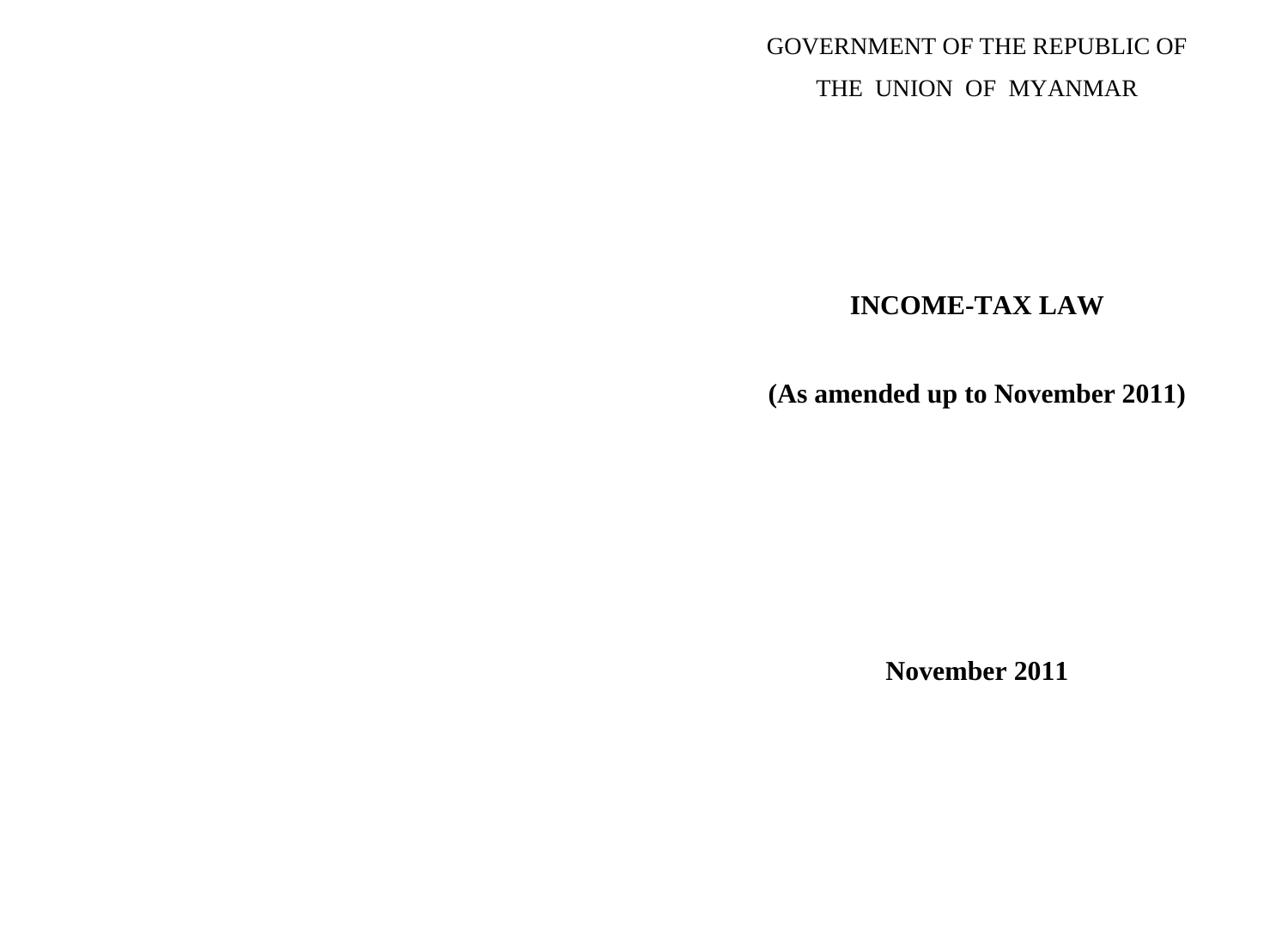| Income-tax Law                           | $\cdots$  |  | $\ldots$ $\ldots$ Page () to () |
|------------------------------------------|-----------|--|---------------------------------|
| Income-tax Rules                         | $\ddotsc$ |  | Page $(35)$ to $(49)$           |
| <b>Income-tax Regulations</b>            | $\cdots$  |  | Page $(53)$ to $(95)$           |
| Extracts from the State Budget Law, 1989 |           |  | Page $(99)$                     |
| to(103)                                  |           |  |                                 |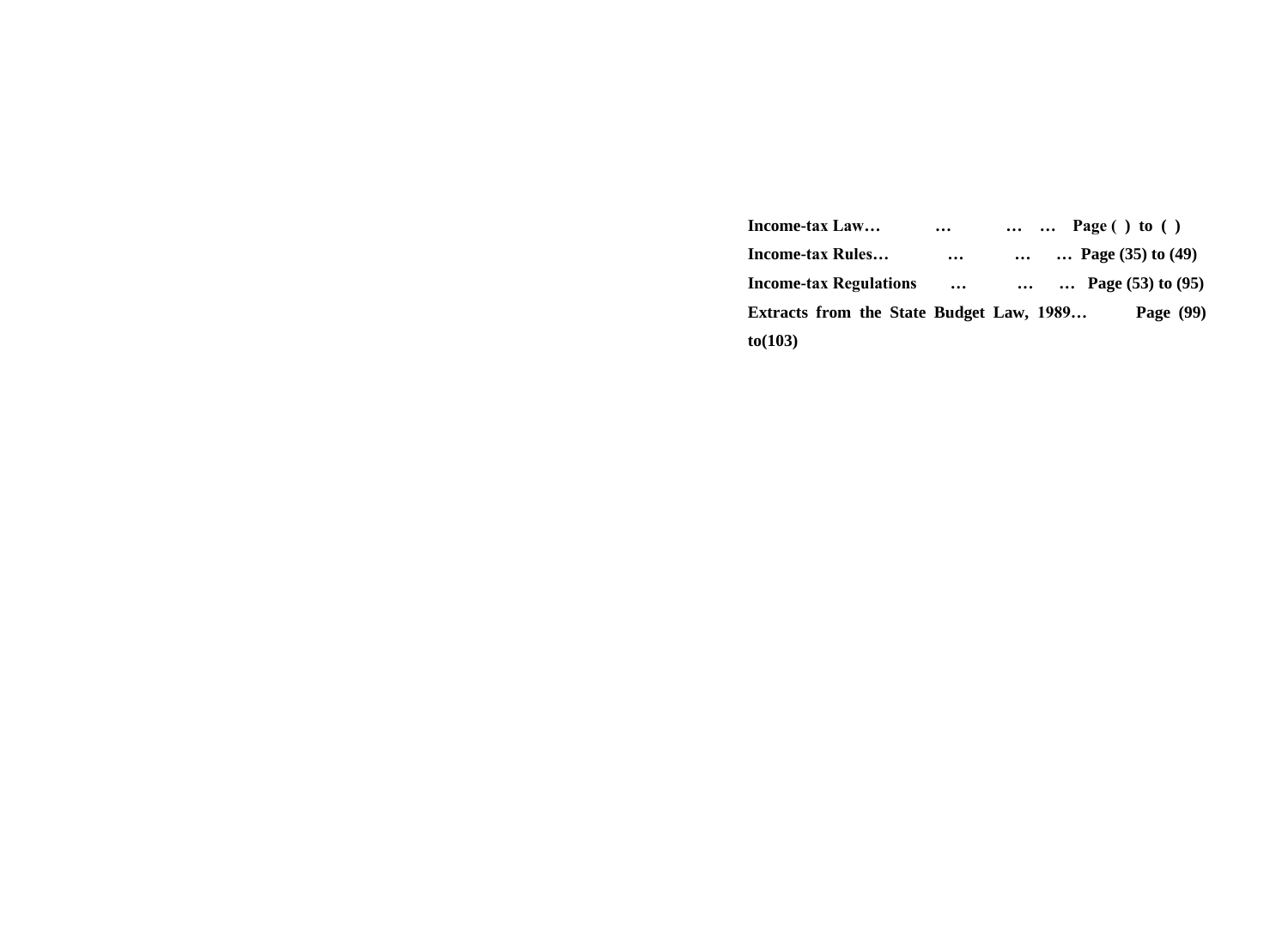# **INCOME-TAX LAW,1974**

## **CONTENTS**

| Chapter      | Section        | Particulars                         | Page           |
|--------------|----------------|-------------------------------------|----------------|
| I            |                | <b>Application</b><br>Title,<br>and |                |
|              |                | <b>Definitions</b>                  |                |
|              | 1              | Title and coming into force         | 1              |
|              | $\overline{2}$ | Extent                              | $\mathbf{1}$   |
|              | $\overline{3}$ | Definitions                         | $\mathbf{1}$   |
|              |                |                                     |                |
| $\mathbf{I}$ |                | <b>Charge of Income-tax</b>         |                |
|              | 4              | Charge of income-tax                | 3              |
|              | 5              | Exemptions                          | $\overline{4}$ |
|              | 6              | Reliefs                             | 5              |
|              |                |                                     |                |
| Ш            |                | <b>Powers and Duties</b>            |                |
|              | 7              | Powers and duties                   | 5              |
|              |                |                                     |                |
| IV           |                | <b>Computation of Income</b>        |                |
|              | 8              | Heads of income                     | 6              |
|              | 9              | <b>Salaries</b>                     | 6              |
|              | 10             | Profession                          | 6              |
|              | 11             | <b>Business</b>                     | 7              |
|              | 12             | Property                            | 8              |
|              | 13             | <b>Capital Gains</b>                | 8              |
|              | 14             | Undisclosed<br>Sources<br>of        | 8              |
|              |                | income                              |                |
|              | $14-B$         | Other Sources of income             | 8              |
|              |                |                                     |                |
| V            |                | Payment of Tax at the time          |                |
|              |                | of receiving income                 |                |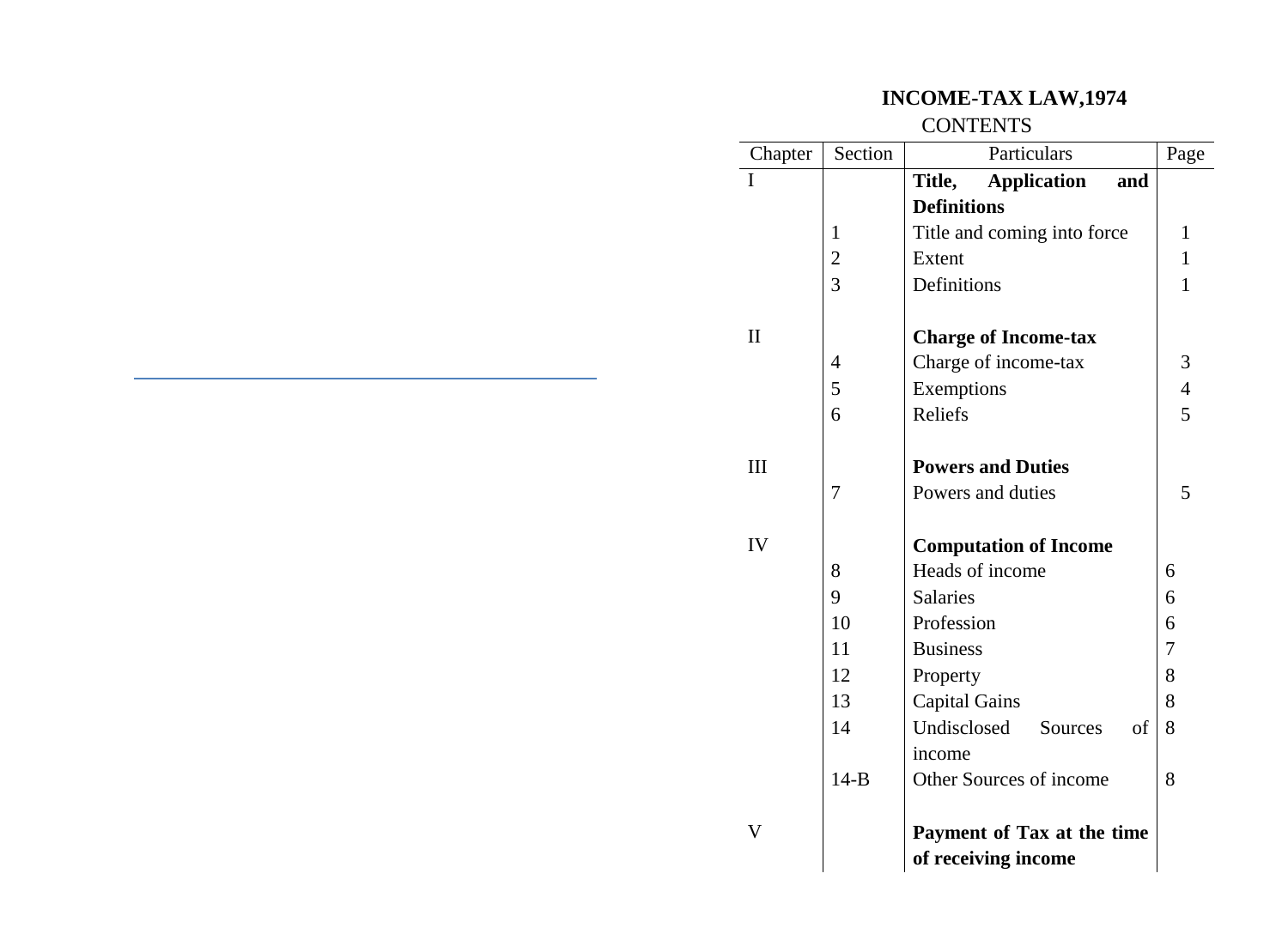# **INCOME-TAX LAW,1974**

### **CONTENTS**

| Chapter | Section | Particulars                       | Page |
|---------|---------|-----------------------------------|------|
|         | 15      | Payment of tax at the time of     | 9    |
|         |         | receiving income                  |      |
|         | 16      | Procedures for deduction and      | 9    |
|         |         | payment at the time income        |      |
|         |         | is received                       |      |
|         |         |                                   |      |
|         |         |                                   |      |
| VI      |         | <b>Filing of Return of Income</b> |      |
|         |         | and Annual Salary                 |      |
|         |         | <b>Statement</b>                  |      |
|         | 17      | Return of income                  | 11   |
|         | 18      | Annual salary statement           | 11   |
|         |         |                                   |      |
| VII     |         | <b>Assessment of Income-tax</b>   |      |
|         | 19      | Assessment                        | 11   |
|         | 20      | Set-off of loss                   | 12   |
|         |         |                                   |      |
| VIII    |         | <b>Procedures relating to</b>     |      |
|         |         | <b>Assessment of Income-Tax</b>   |      |
|         |         | in Certain Special Cases          |      |
|         | 21      | Income<br>that<br>has<br>escaped  | 13   |
|         |         | assessment                        |      |
|         | 22      | Rectification of mistakes         | 14   |
|         | 23      | οf<br>Assessment<br>in<br>cases   | 14   |
|         |         | legally<br>deceased<br>and        |      |
|         |         | incapable persons                 |      |
|         | 24      | Liability when business is        | 15   |
|         |         | discontinued                      |      |

# **INCOME-TAX LAW,1974**

**CONTENTS** 

| Chapter | Section | Particulars                       | Page |
|---------|---------|-----------------------------------|------|
|         | 25      | Change of ownership of            | 15   |
|         |         | business                          |      |
|         | 26      | Assessment of non-resident        | 15   |
|         |         | foreigners                        |      |
|         | 27      | Treatment as agent                | 16   |
|         | 28      | Assessment<br>of<br>shipping      | 16   |
|         |         | business                          |      |
|         | 29      | Assessment within<br>the          | 16   |
|         |         | income year                       |      |
|         | 30      | Other matters                     | 17   |
|         |         |                                   |      |
| IX      |         | Agreement made between            |      |
|         |         | <b>States</b>                     |      |
|         | 31      | Making agreement with other       | 17   |
|         |         | states                            |      |
|         |         |                                   |      |
| X       |         | <b>Revision</b><br>Appeal,<br>and |      |
|         |         | <b>Reference</b>                  |      |
|         | 32      | First appeal                      | 17   |
|         | 33      | Second appeal                     | 18   |
|         | 34      | Reference for decision            | 20   |
|         | 35      | Revision                          | 20   |
|         | 36      | Distribution of copies            | 21   |
|         |         |                                   |      |
| XI      |         | <b>Refund</b>                     |      |
|         | 37      | Refund                            | 22   |
|         |         |                                   |      |
|         |         |                                   |      |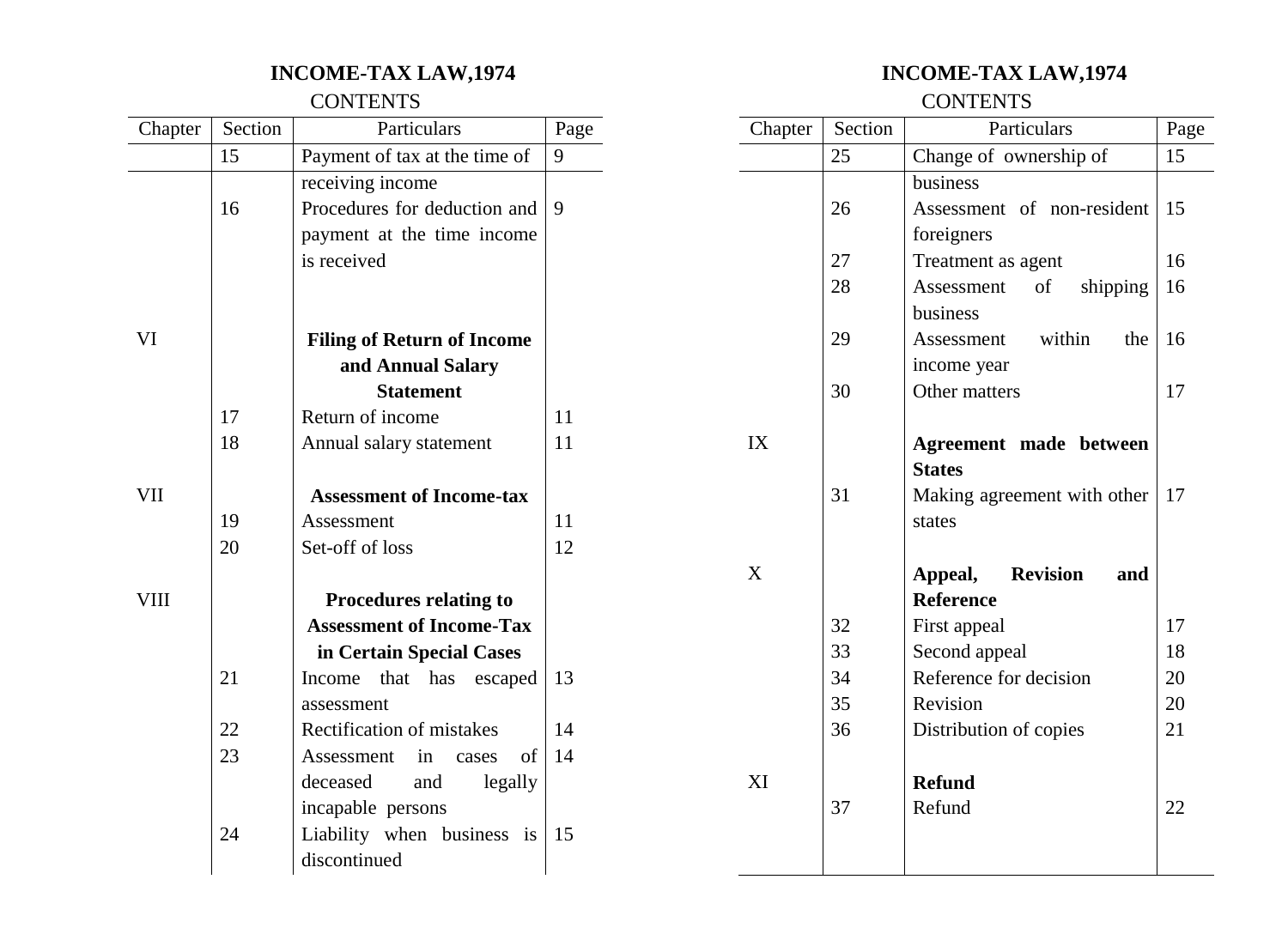# **INCOME-TAX LAW,1974**

### **CONTENTS**

| Chapter     | Section | Particulars                                 | Page |
|-------------|---------|---------------------------------------------|------|
|             |         |                                             |      |
| XII         |         | <b>Matters relating to Persons</b>          |      |
|             |         | leaving<br>the<br><b>Union</b><br><b>of</b> |      |
|             |         | <b>Myanmar</b>                              |      |
|             | 38      | Requirement of certificate                  | 22   |
| <b>XIII</b> |         | <b>Recovery of Tax</b>                      |      |
|             | 39      | Arrears of tax to be recovered              | 23   |
|             |         | as if it were money decree                  |      |
|             | 40      | Other modes of recovery                     | 24   |
|             | 41      | Interlocutory order                         | 25   |
| XIV         |         | <b>Supplemental Powers</b>                  |      |
|             | 42      | Power to call for information               | 25   |
|             | 43      | <b>Powers of Civil Courts</b>               | 25   |
|             | 44      | Powers to enter and inspect                 | 26   |
|             |         | buildings                                   |      |
|             | 45      | Power to search and seize                   | 26   |
|             |         | <b>books</b><br>of<br>of<br>accounts        |      |
|             |         | documents                                   |      |
|             |         |                                             |      |
| XV          |         | <b>Offences and Penalties</b>               |      |
|             | 46      | Penalty for failure to comply               | 26   |
|             |         | with requirements of the Law                |      |
|             | 47      | Penalty for concealment                     | 28   |
|             | 48      | Penalty for taking bribe                    | 28   |
|             | 49      | Disclosure of particulars                   | 28   |
|             | 50      | Prosecution by sanction                     | 29   |
|             |         |                                             |      |
|             |         |                                             |      |

# **INCOME-TAX LAW,1974**

**CONTENTS** 

| Chapter | Section | Particulars                    | Page |
|---------|---------|--------------------------------|------|
|         |         |                                |      |
| XVI     |         | <b>Power to make Rules</b>     |      |
|         | 51      | make<br>Power<br>rules,<br>to  | 29   |
|         |         | regulations, etc               |      |
| XVII    |         | <b>Miscellaneous</b>           |      |
|         | 52      | Particulars to be contained in | 29   |
|         |         | books of accounts              |      |
|         | 53      | Notice of demand               | 30   |
|         | 54      | Receipts                       | 30   |
|         | 55      | Service of notices             | 30   |
|         | 56      | Indemnity                      | 30   |
|         | 57      | Bar of suits                   | 30   |
|         | 58      | Computation of period<br>of    | 30   |
|         |         | limitation                     |      |
|         |         |                                |      |
| XVIII   |         |                                |      |
|         | 59      | Transfers<br>Township<br>to    | 31   |
|         |         | <b>Development Committees</b>  |      |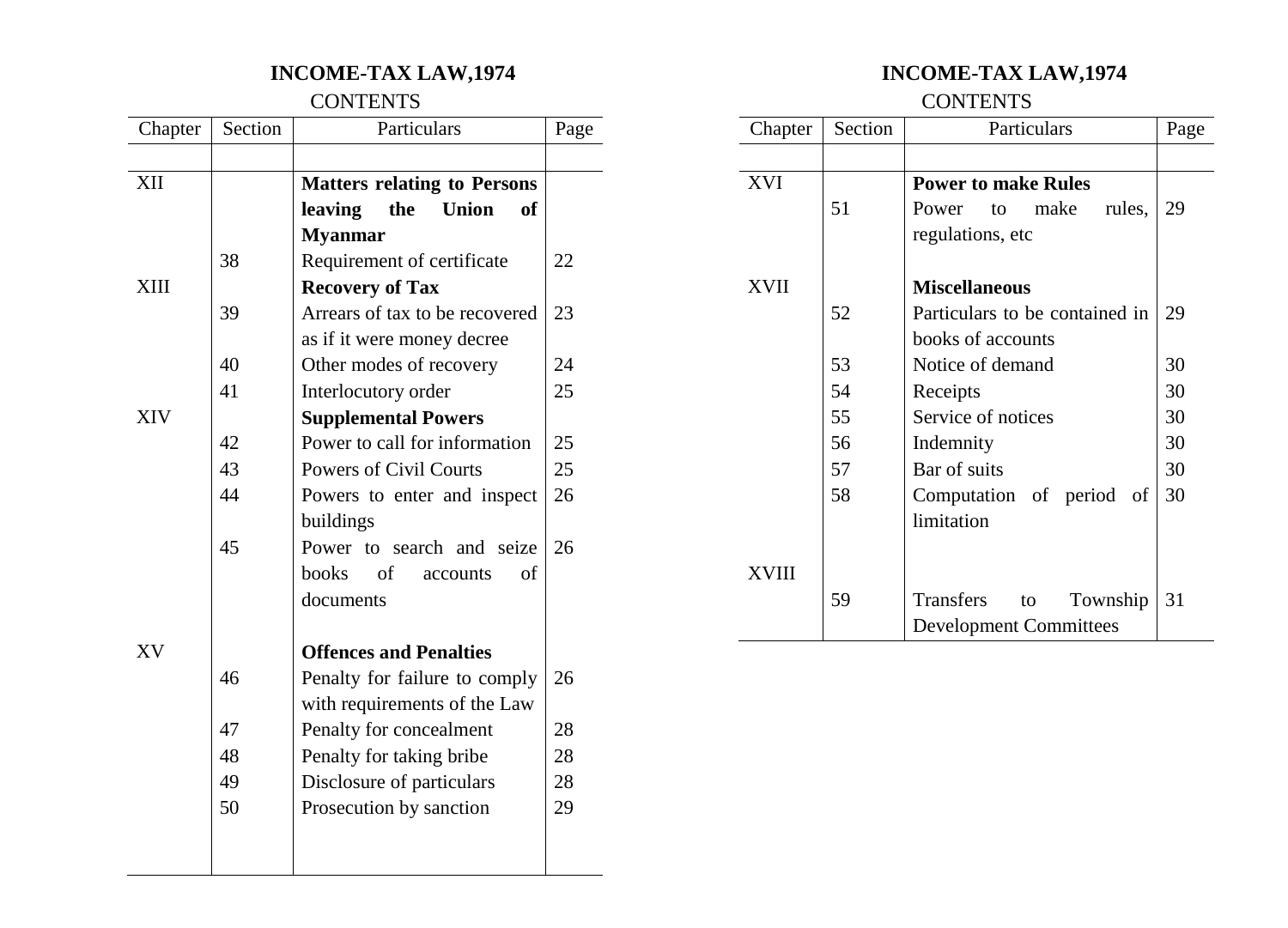| <b>INCOME-TAX RULES</b> |      |                                                 |      |
|-------------------------|------|-------------------------------------------------|------|
| <b>CONTENTS</b>         |      |                                                 |      |
| Chapter                 | Rule | Particulars                                     | Page |
|                         |      | <b>Title and Definitions</b>                    |      |
|                         | 1    | Title and definitions                           | 35   |
| Н                       |      |                                                 |      |
|                         |      | <b>Relief for spouse and</b><br><b>Children</b> |      |
|                         | 3    |                                                 |      |
|                         |      | Relief for spouse<br>and                        | 35   |
|                         |      | children                                        |      |
|                         |      | Ministry of Finance and                         |      |
| Ш                       |      | <b>Exemption and Relief for</b>                 |      |
|                         |      | <b>Savings</b>                                  |      |
|                         | 4    | Exemptions and relief for                       | 36   |
|                         |      | savings                                         |      |
|                         |      |                                                 |      |
| IV                      |      | <b>Computation of</b>                           |      |
|                         |      | <b>Assessment of Capital</b>                    |      |
|                         |      | Gains                                           |      |
|                         | 5    | Computation and assessment                      | 37   |
|                         |      | of capital gains                                |      |
|                         |      |                                                 |      |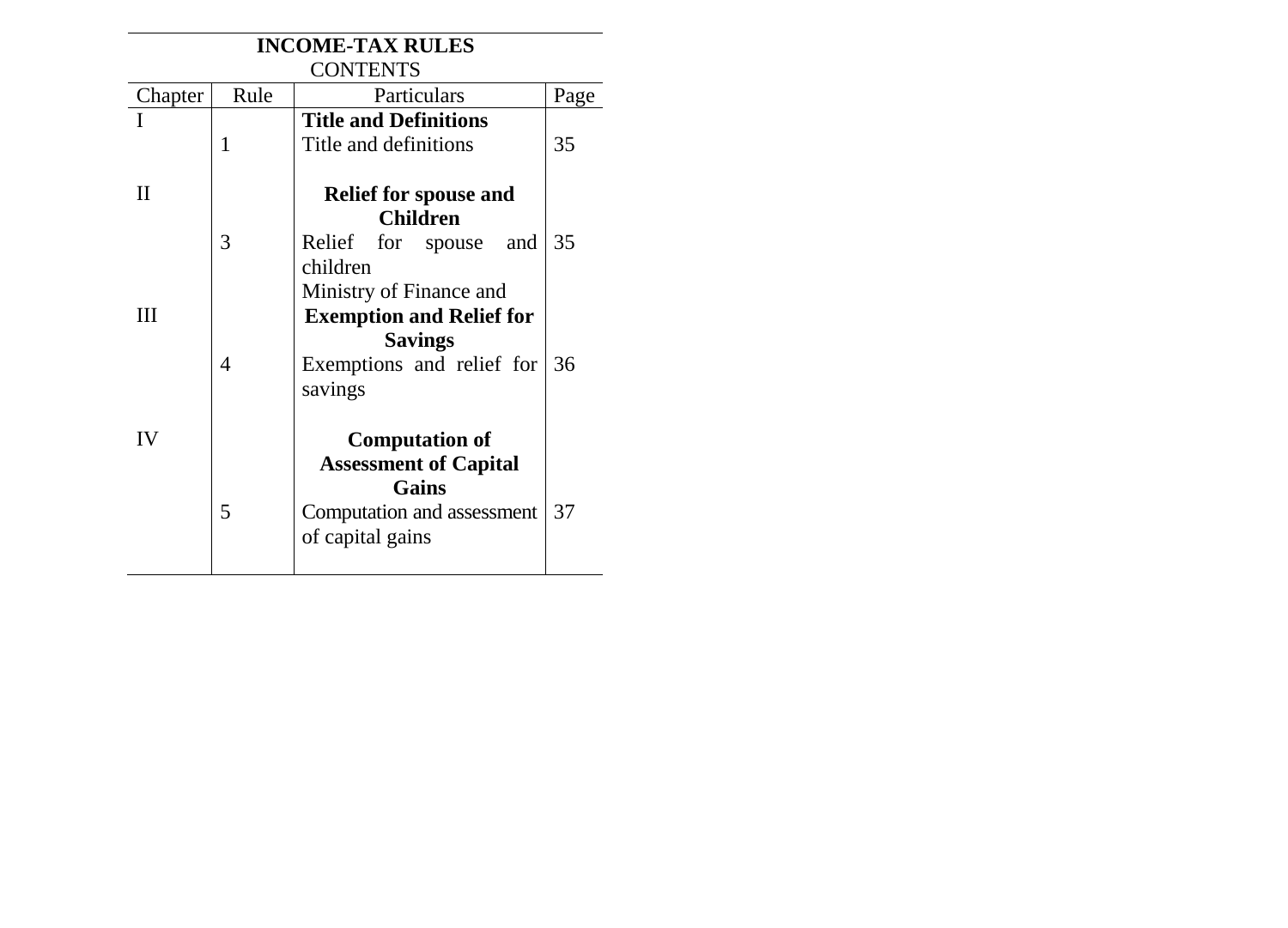# INCOME -TAX LAW CHAPTER I

### **Title, Application and Definitions**

- 1. (a) This Law shall be called the Income tax Law.
	- (b)This Law shall come into force with

effect from 1974-75 assessment year. Title and coming into force

- 2.This Law shall extend to the whole of the Republic of the Union of Myanmar and shall also apply to all the citizens of the Republic of the Union of Myanmar residing outside the Republic of the Union of Myanmar. Extent
- 3 The following expressions contained in meanings given hereunder; - **Definitions** this Law shall have th e
	- (a) *Myanmar* means the Republic of the Union of Myanmar ;
	- (b) *This Law* means the Income -tax Law ;
- (c) *Rules* means rules made under this Law;
- (d) *Tax* means income -tax payable under this Law, and includes penalty imposed under this Law;
- (e) *Assessee* means a person who, having received assessable income under this Law, is liable to pay income -tax on that income;
- (f) *Income received* means income received or deemed to be received, or income which has accrued or arisen or which is deemed to have accrued or arisen;
- (g) *Year* means the financial year;
- (h) *Income year* means the year in which income is received;
- (i) *Assessment year* means the year next following the income year;
- (j) *Association* of persons includes partnerships, joint -ventures, companies, associations formed by individuals, an association or institution formed and registered under existing law,  $CO<sub>-</sub>$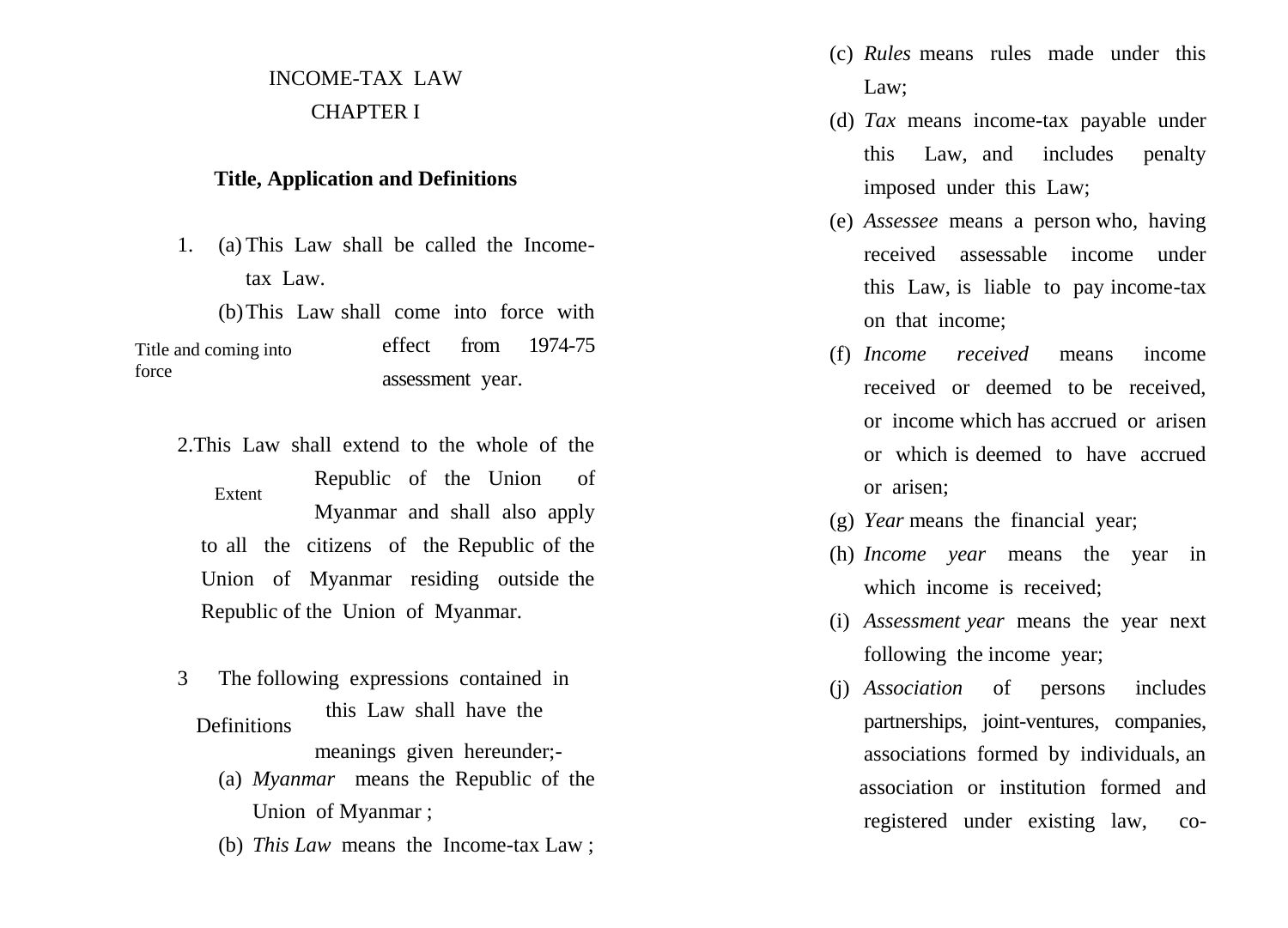operative societies and Government economic enterprises;

- (k) *Resident foreigner* means: -
- (i) in the case of an individual, a foreigner who resides in Myanmar for not less than one hundred and eighty three days during the income year;
- (ii) in the case of a company, a company formed under the Myanmar Companies Act or any other existing law wholly or partly with foreigner share -holders;
- (iii) in the case of an association of persons other than a company, an association formed wholly or partly with foreigners and where the control, management and decision making of its affairs is situated and exercised wholly in Myanmar;
- (l) *Non -resident foreigner* means any foreigner who is not a resident foreigner;
- (m) *Non -resident citizen* means any citizen of the Republic of the Union of Myanmar who resides and earns income outside Myanmar during any time in a year of income;
- (n) *Total income* means the following income received in the income year: -
	- (i) in the case of a resident citizen or a resident foreigner, all income received within and without the Myanmar;
	- (ii) in the case of a non -resident citizen, all income as prescribed by the Rules;
	- (iii)in the case of a non -resident foreigner, or a foreigner or a foreign economic organization investing under the Republic of the Union of Myanmar Foreign Investment Law, all income received within Myanmar;
- (o) *Company* means a company as defined in the Myanmar Companies Act or in any other existing law. This expression includes any foreign economic enterprise carrying on business in Myanmar which is treated as a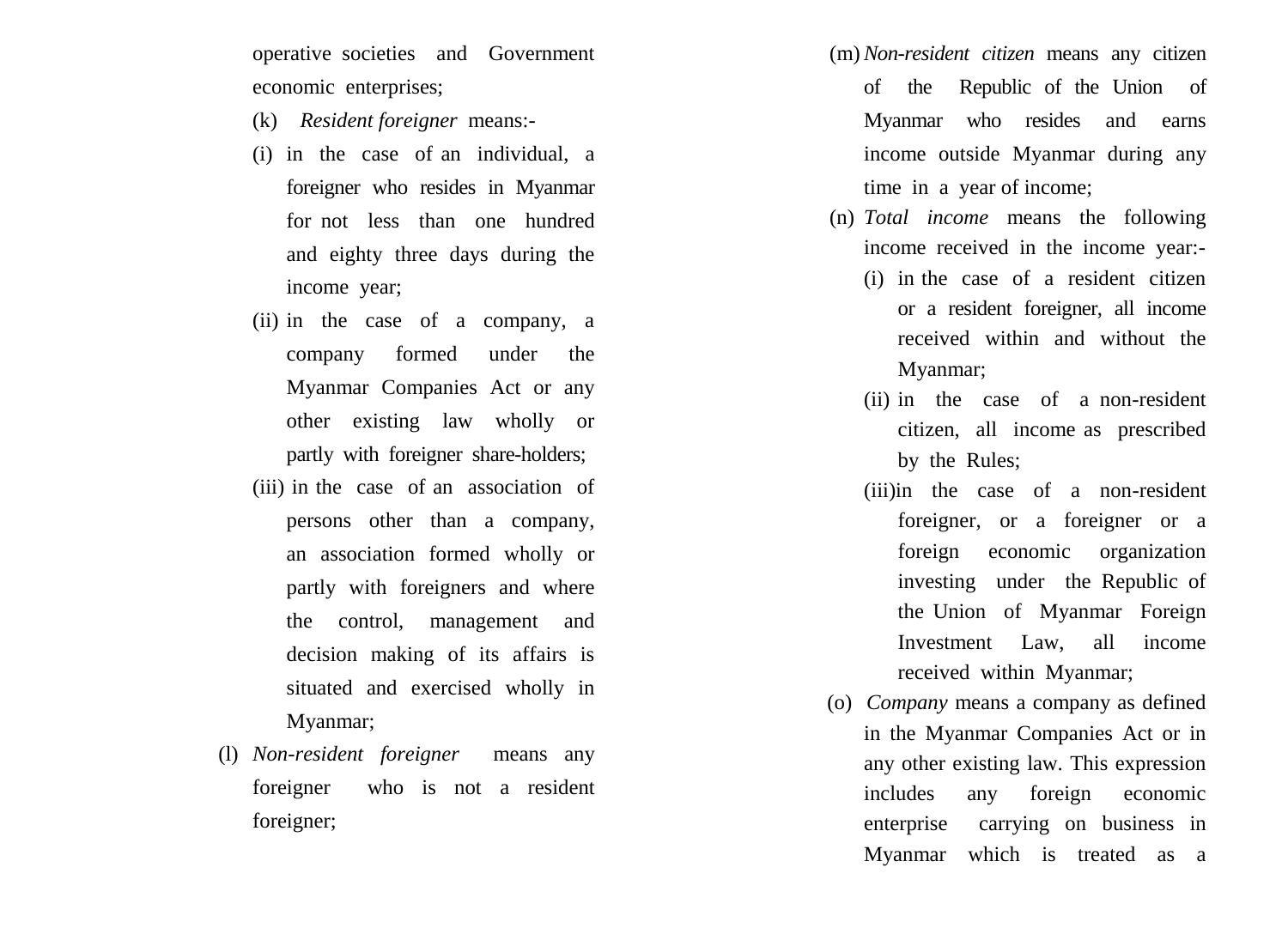company by the Union Government for the purposes of this Law;

- (p) for the purpose of this Law, *Citizen* includes an associate citizen or a naturalized citizen;
- (q) *Capital Asset* means any land, building, vehicle and any capital asset connected with an enterprise; This expression includes shares, bonds and similar instruments.
- (r) *Capital gain* means any profit realized from the sale, exchange or transfer of any capital asset. Any inheritance, gift without consideration and donation shall not be included within the meaning of the term *transfer*.
- (s) *Township Revenue Officer* means the officer in charge of the Township Revenue Office authorized to make assessments of taxpayers under this Law. This expression also includes staff officers of the Companies Circle Tax Office authorized to make assessments of taxpayers.

(t) *defaulter* means

(i) a person who fails to pay any amount of tax specified in the notice of demand within the time mentioned in that notice, or within the time extended for payment

(ii) a person who fails to deduct and remit the tax under this Law for such payment

#### CHAPTER II

### **Charge of Income-tax**

- 4. The Ministry of Finance and Revenue may with the approval of the Union Government:- Charge of income-tax
	- (a) prescribe, amend and add by notification the following:
		- (i) assessable total income;
		- (ii) rates of income-tax for each class of income;
		- (iii)rates of income-tax for each class of income and assessable income in respect of foreign currency receipts.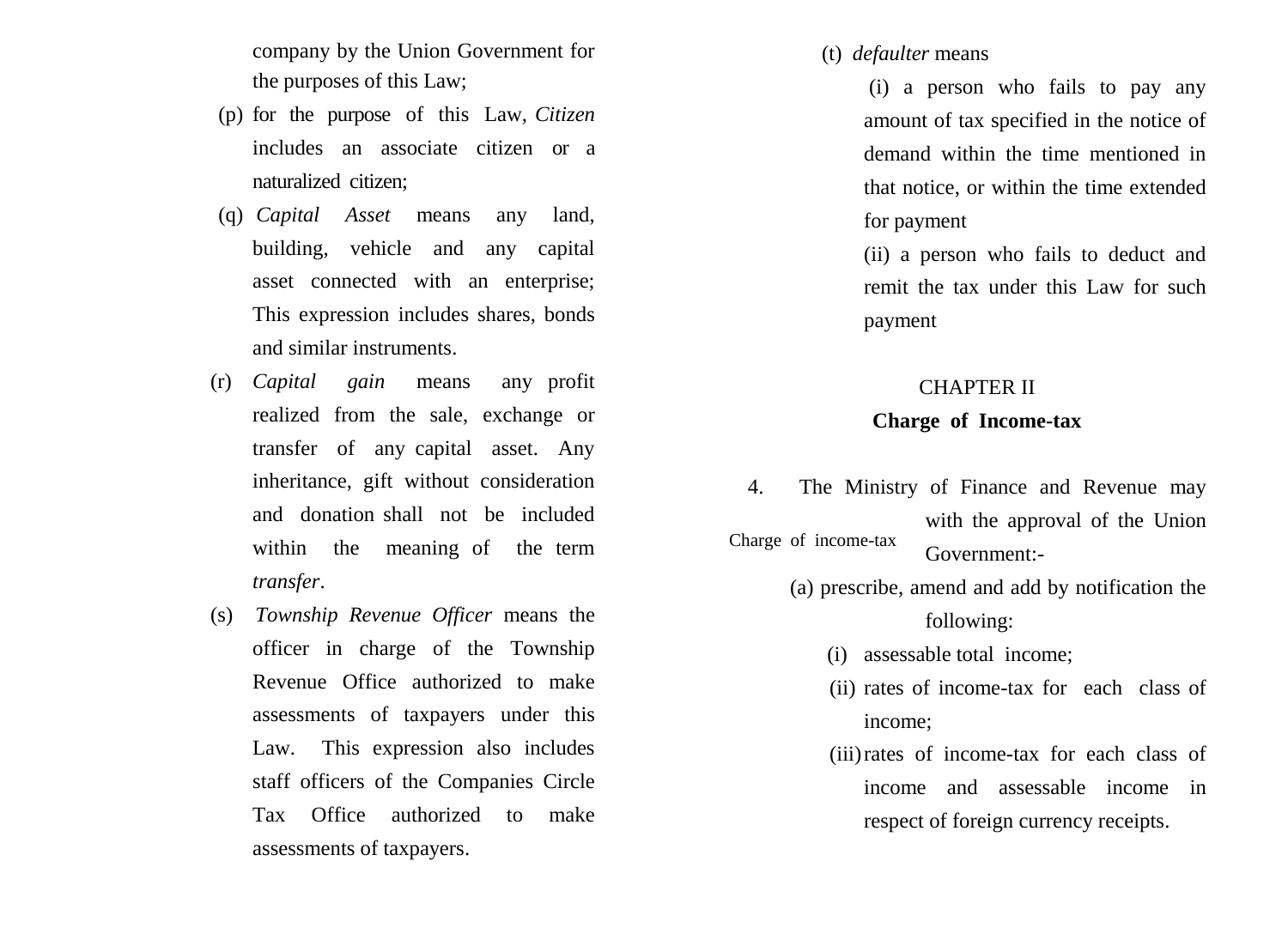- (b) issue a notification under sub-section (a),
	- (i) the date of effect or the assessment year shall be specified;
	- (ii) the tax shall be charged at rates prescribed for each class of income for those who receive assessable total income within the year relating to the assessment year or the date of effect as the case may be.

5. (a) The following classes of income are exempt from income tax:-

- (i) income received by a religious or charitable institution and applied solely for religious or charitable purposes; Exemptions
	- (ii) income of a local authority;
	- (iii)any receipt in respect of savings as prescribed by the Rules;
	- (iv) a sum received in commutation of a pension;
	- (v) compensation received for death or injury;
	- (vi) a sum received from an insurance; policy

(vii)any receipt of a casual and nonrecurring nature excluding the following:-

(aa) capital gains under section 13;

(bb) income from an enterprise;

- (viii) dividends from an association of persons.
- (b) The Union Government may, in respect of any assessee or any class of assessee or any income or any class of income, grant the following:-
	- (i) tax exemption;
	- (ii) tax relief;

(iii) other benefits in respect of tax.

- (c) The Union Government may, in respect of any newly established economic enterprise or any class of newly established economic enterprises, within in the public sector, the co-operative sector, or the private sector in Myanmar, grant tax exemption up to a period of three consecutive years commencing from the year of establishment.
- (d) Where benefits in respect of income-tax are prescribed in any other existing law,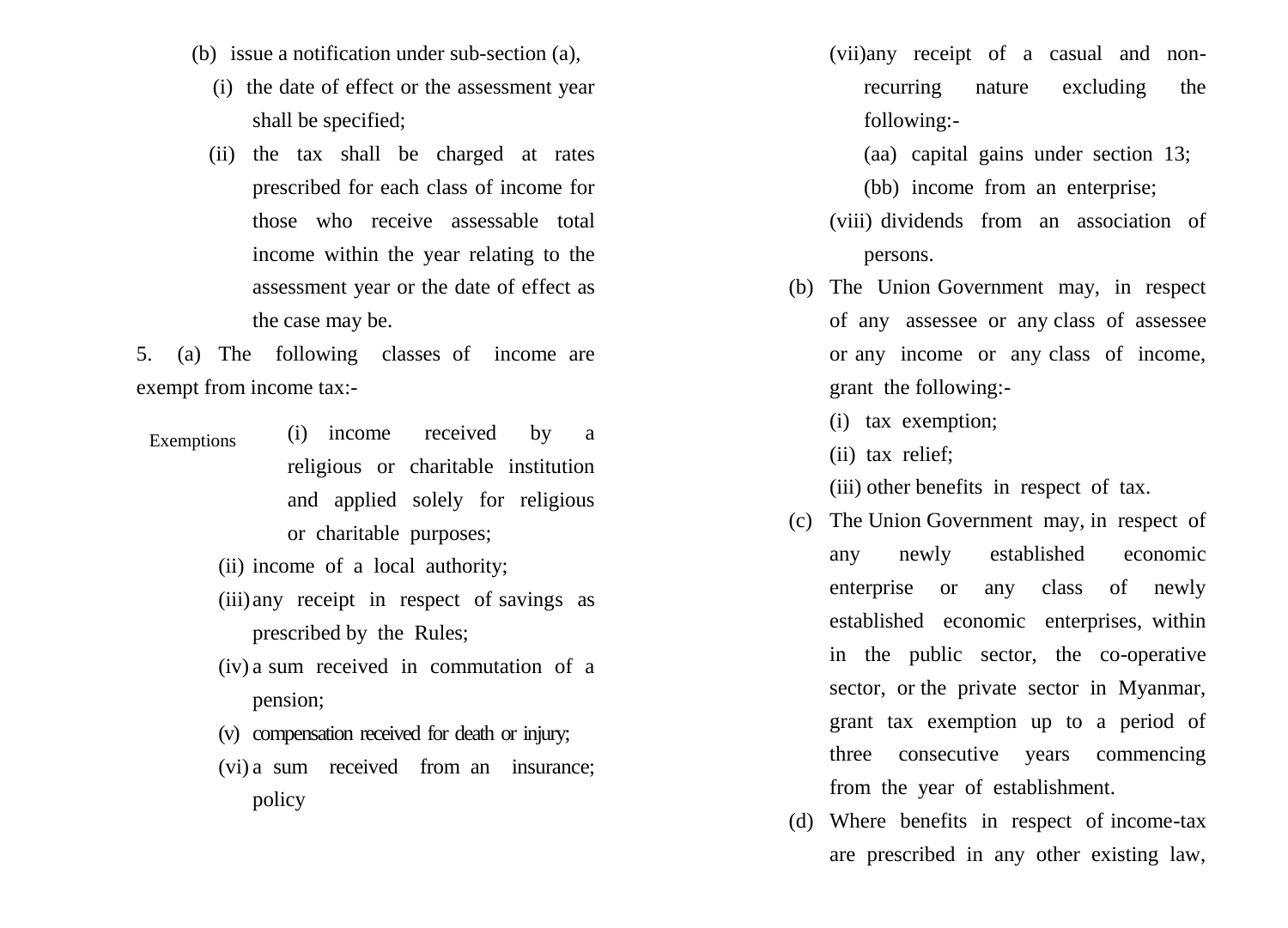those benefits shall be allowed accordingly.

- 6. (a) The Ministry of Finance and Revenue may with the approval of the Union
- Government prescribe amend and add the following allowances by notification: Reliefs

 (1) basic allowance in respect of an association of persons;

- (2) basic allowance in respect of an individual and allowance in respect of spouse and children;
- (b) In issuing a notification under subsection (a) the date of effect or the assessment year shall be specified.
- (c ) The following amount shall be deducted from the total income and the tax shall be computed on the remaining amount of income:-
	- (i) basic allowance in the case of an association of persons;
	- (ii) in the case of an individual:---
		- (aa) basic allowance;
	- (bb) allowance in respect of the spouse and children of the assessee;

 (cc) premium paid for the life insurance policy of an assessee and spouse;

(dd) contribution towards savings funds

as prescribed by the Rules.

Provided: Sub-section (a)  $\&$  (c) shall not apply to the computation of capital gains under section 13 or nonresident foreigner under section 26.

 (d) in making an assessment under sub-Section (c) contributions to religious or charitable institutions, sponsored by the State, or recognized by notification by the Ministry of Finance and Revenue may be deducted but the deductions shall not exceed 25 per cent of the total income of the assessee.

*Explanation:* Charitable institutions under sub-Section (d) include institutions relating to education, health and relief for the poor.

### CHAPTER III

### **Powers and Duties**

(7) The Ministry of Finance and Revenue of the Union Government may with the approval of the Union Government form committees to Powers and duties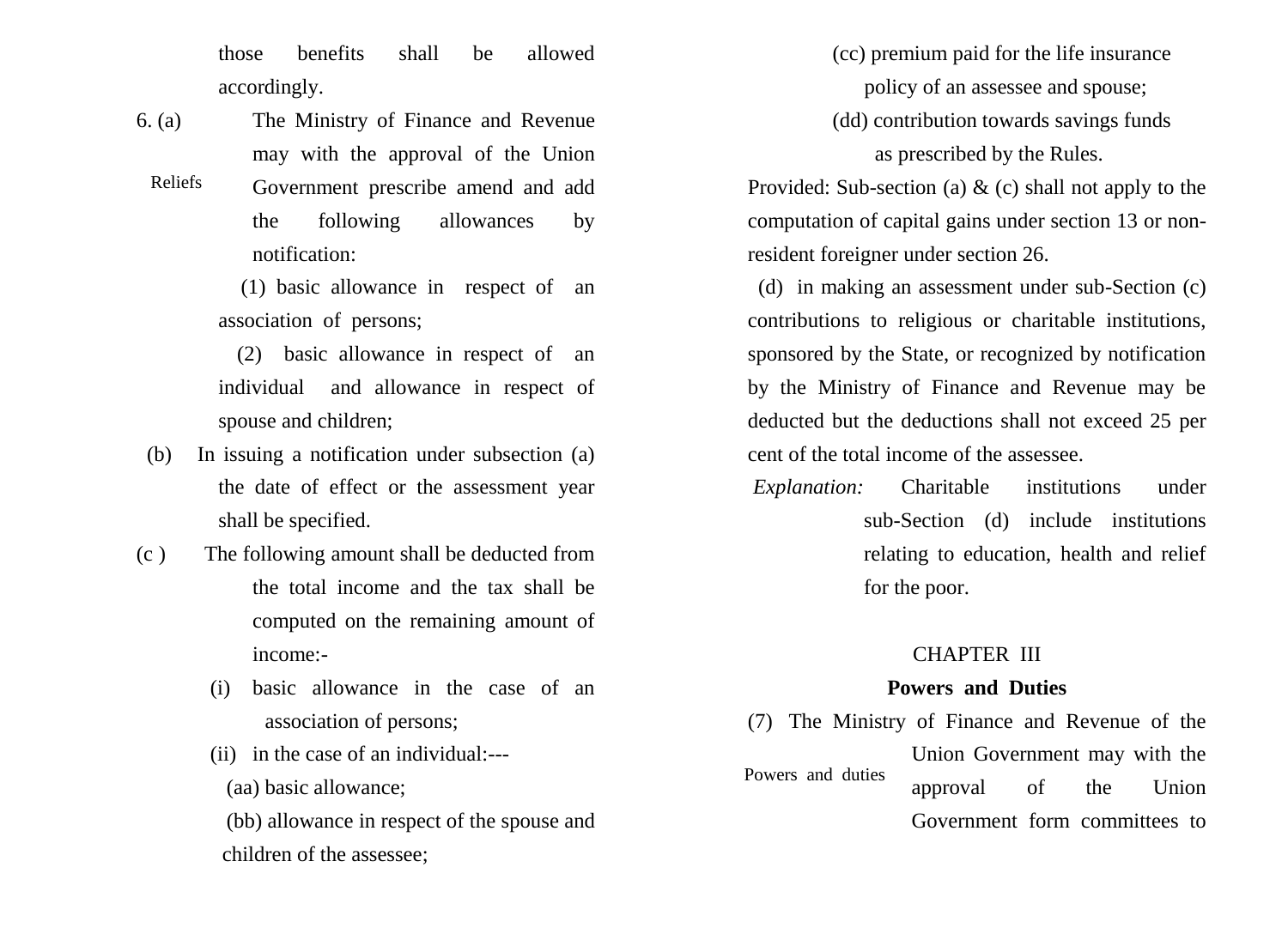exercise the powers conferred under this Law by notification.

If necessary, the Ministry of Finance and Revenue of the Union Government may with the approval of the Union Government, by notification delegate the powers and duties of any of the committees to any individual.

### CHAPTER IV

### **Computation of Income**

8. (a) Income shall be computed under each of the following heads of income:- Heads of income

- (i) salaries;
- (ii) profession;
- (iii) business:

(iv) property;

(v) capital gains;

(vi) undisclosed sources of income; (vii)other sources of income.

(b) In the case of income from salaries or capital gains the tax shall be separately assessed under each head of income.

- (c) In the case of other heads of income, income from each head shall be aggregated and an assessment shall be made on the total income.
- 9. The tax shall be payable by any person under the head *salaries* in respect of the following income received or receivable by him from his employer:- Salaries
	- (a) salary, wages, annuity, pension, gratuity; and
	- (b) any fees, commissions or perquisites received in lieu of or in addition to any salary and wages.
- 10. (a) The tax shall be payable by any person under the head *profession* in respect of the income received from his profession. Profession
	- (b) In computing that income , expenditure incurred for the purpose of earning that income, and depreciation allowance prescribed by the Regulations, shall be deducted.

Provided that the following shall not be deducted:-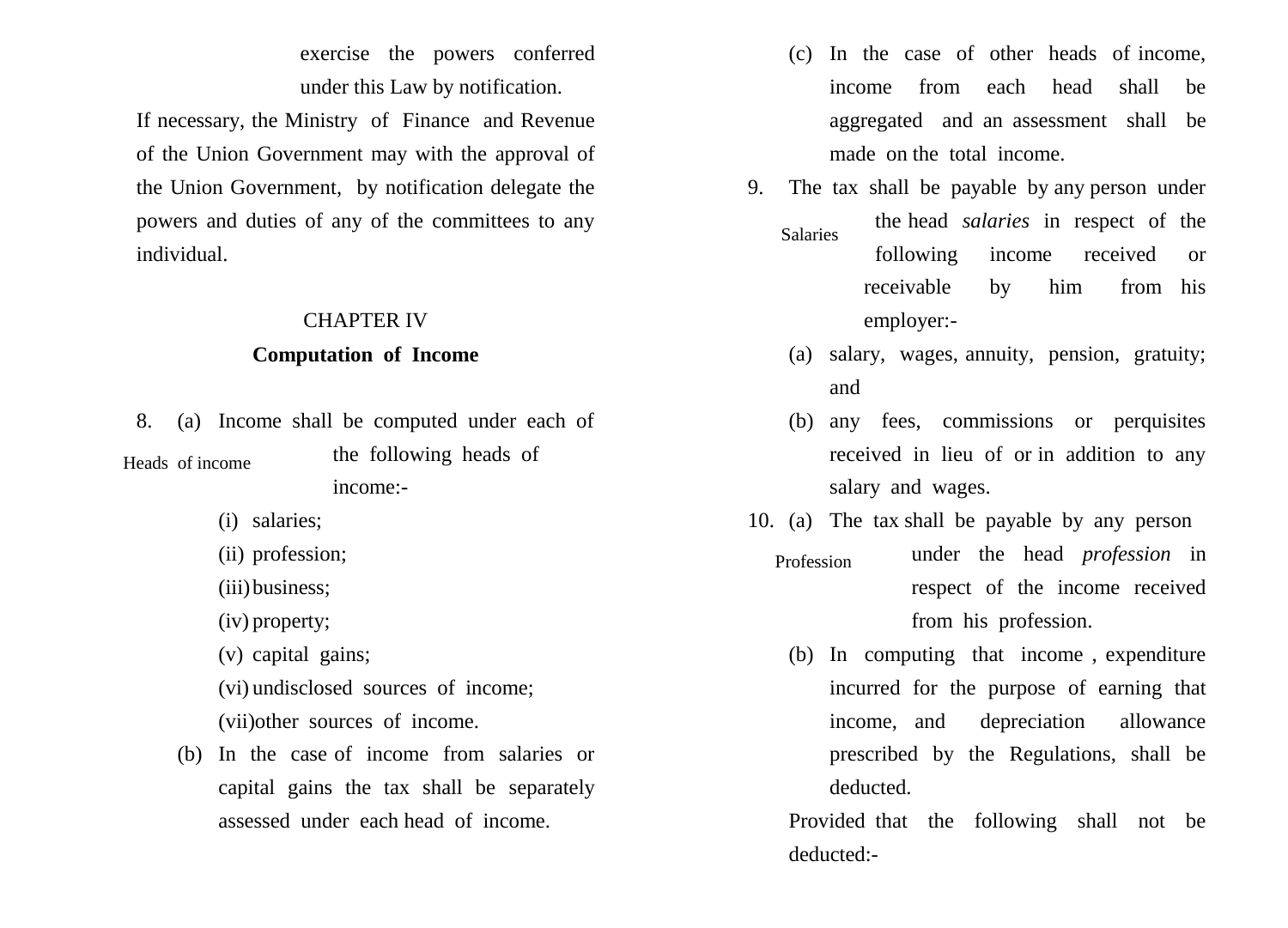- (i) capital expenditure;
- (ii) personal expenditure;
- (iii)expenditure not commensurate with the extent of the professional service.
- *Explanation 1*.- Profession means rendering of service for fees with one's skill and includes services rendered for fees by a doctor, a nurse, a lawyer, an engineer, an architect, a film artiste, a theatrical artiste, a writer, a painter, a sculptor, an accountant, an auditor, an astrologer, a teacher, etc.
- *Explanation 2*.- In computing income from profession, only the income received by way of fees other than *salary* shall be included.
- *Explanation 3*.- If the professional service is not rendered personally but by employing some other person, it shall be treated as a business and assessed accordingly.
- 11. (a) The tax shall be payable by any person under the head *business* in respect of his income derived from business. Business

(b) In computing that income, expenditure incurred for the purpose of earning that income, and depreciation allowance as prescribed by the Regulations , shall be deducted.

Provided that the following shall not be deducted;

- (i) capital expenditure;
- (ii) personal expenditure;
- (iii)expenditure not commensurate with the volume of business;
- (iii) payment made to a member of an association of persons other than a company and a co-operative society. Provided that payment made for professional service shall be deducted.

*Explanation-* Business includes investments made for purposes of earning interest, as well as income from securities, treasury bonds and debentures.

12. (a) The tax shall be payable by any person under the head *property*, in respect of the income received by letting land, or land and Property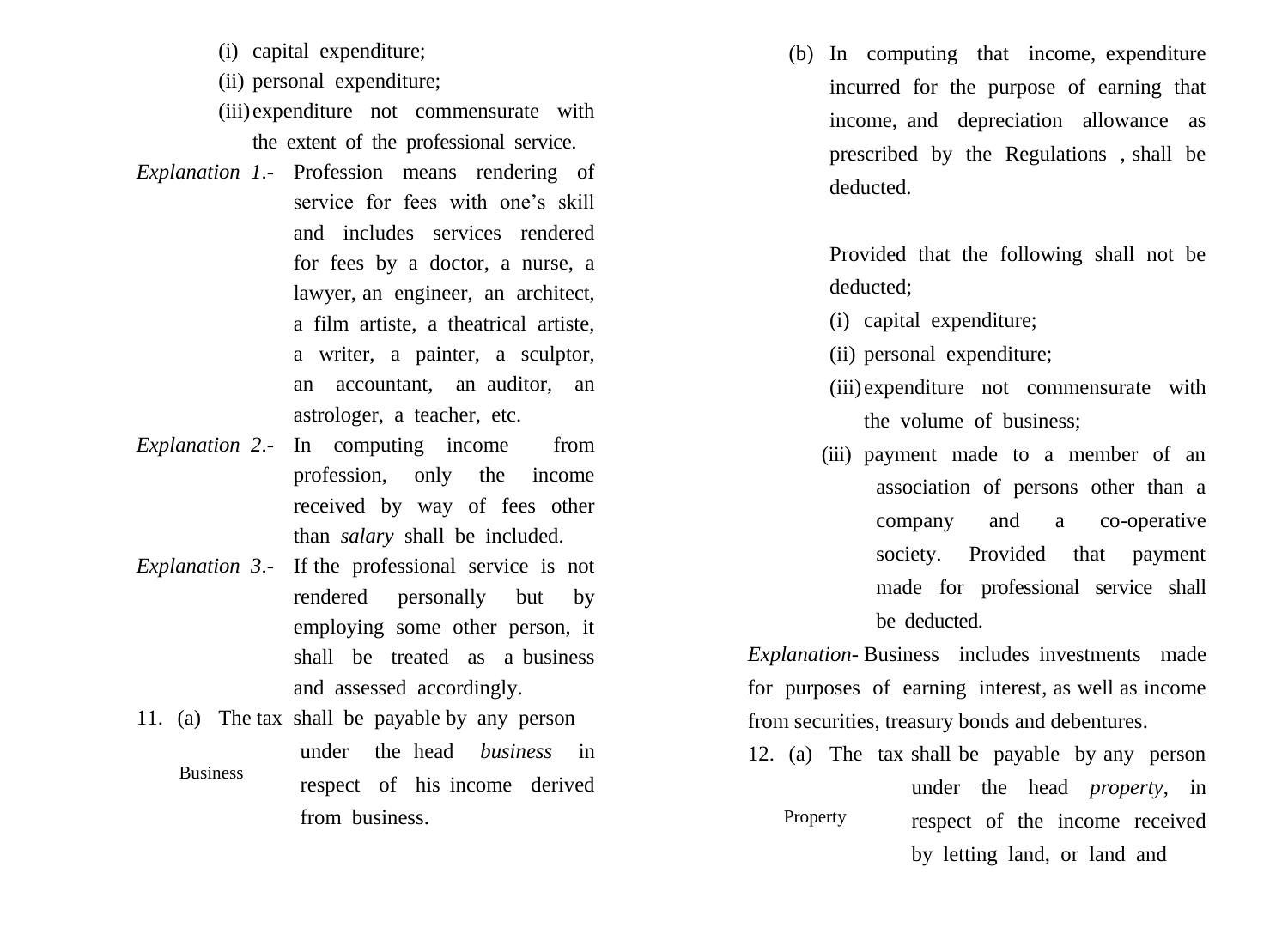building.

- *Explanation*---Letting land, or land and building includes subletting land or building.
	- (b) In computing that income, the expenditure incurred for earning that income shall be deducted from the actual rent receivable or the annual rental value as assessed by the local authority, whichever is greater.

Provided that the following shall not be deducted:-

- (i) capital expenditure;
- (ii) personal expenditure;
- (iii) inappropriate expenditure.
- 13. The tax shall be payable by any person under the heading *capital gains* in respect of the gains realized from the sale, exchange or transfer by any other means of one or more capital assets within a year. Capital gains shall be computed and assessed in accordance with the Rules. Capital **Gains**

14. The tax shall be payable by any person under

Undisclosed sources of income

the head *undisclosed sources* of income in respect of any immovable property or movable property including money for which he is

unable to account for. Income under this section shall be computed in accordance with the Rules.

14A. The tax shall be payable under the head *other* 

*sources of income* in respect of the income which is not included under any of the preceding heads of income. In computing that income, expenditure incurred for the purposes of earning that income shall be deducted. Provided that the following shall not be deducted:- **Other** sources of income

- (a) capital expenditure;
- (b) personal expenditure;
- (c) inappropriate expenditure;

14B. Income derived from property or business transferred by an assessee, either directly or indirectly, without sufficient cause, to his wife or unmarried children, shall be included in the total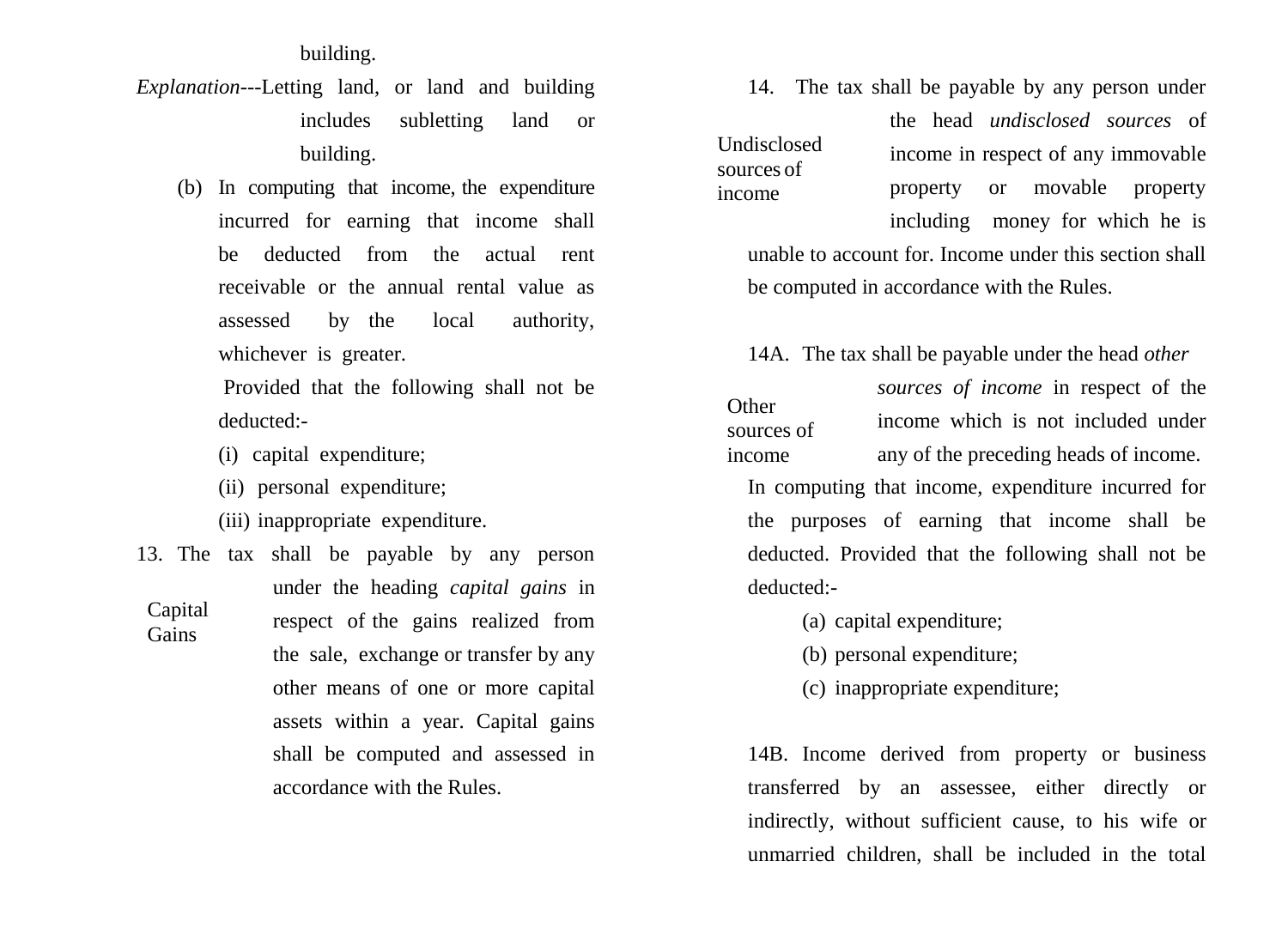income of the assessee and the assessment shall be made on that total income.

### CHAPTER V

#### **Payment of Tax at the time of receiving Income**

15.(a) Whoever has a total income or capital gains

Payment of tax at the time of receiving income chargeable to tax in any year shall be liable to pay income-tax at the time of receiving that income.

- (b) If the Township Revenue Officer considers a person has total income or capital gains, chargeable to tax, in the income year, he may require that person to pay income tax, based on information available to him.
- 16 (a) Income-tax payable under section 15 shall be the tax due as computed on the estimated total income of that year. The tax shall be paid either in monthly or quarterly installments However, if that income is from capital gains by Procedures for deduction and payment

means of sale, exchange or other

transfer, the tax shall be paid within 30 days starting from the date of the sale, exchange or transfer.

- (b) If the total income comprises income solely under the head *salaries*, the tax due in respect of that income shall be paid out of that income whenever it is received.
- (c) If the total income includes income under any of the other heads, in addition to income under the head *salaries*, the tax in respect of the income under the head *salaries* shall be paid as prescribed under sub-section (b), and the remaining tax shall be paid as prescribed under sub-section (a).
- (d) Any person responsible for disbursement of payments under the head *salaries* shall, at the time of payment, deduct income- tax on the amount payable. In so deducting, the income of the assessee for the year under the said head shall be estimated, and the tax due there on shall be deducted in as much equal installments as possible.

Provided that if the tax has been deducted in excess or less during the year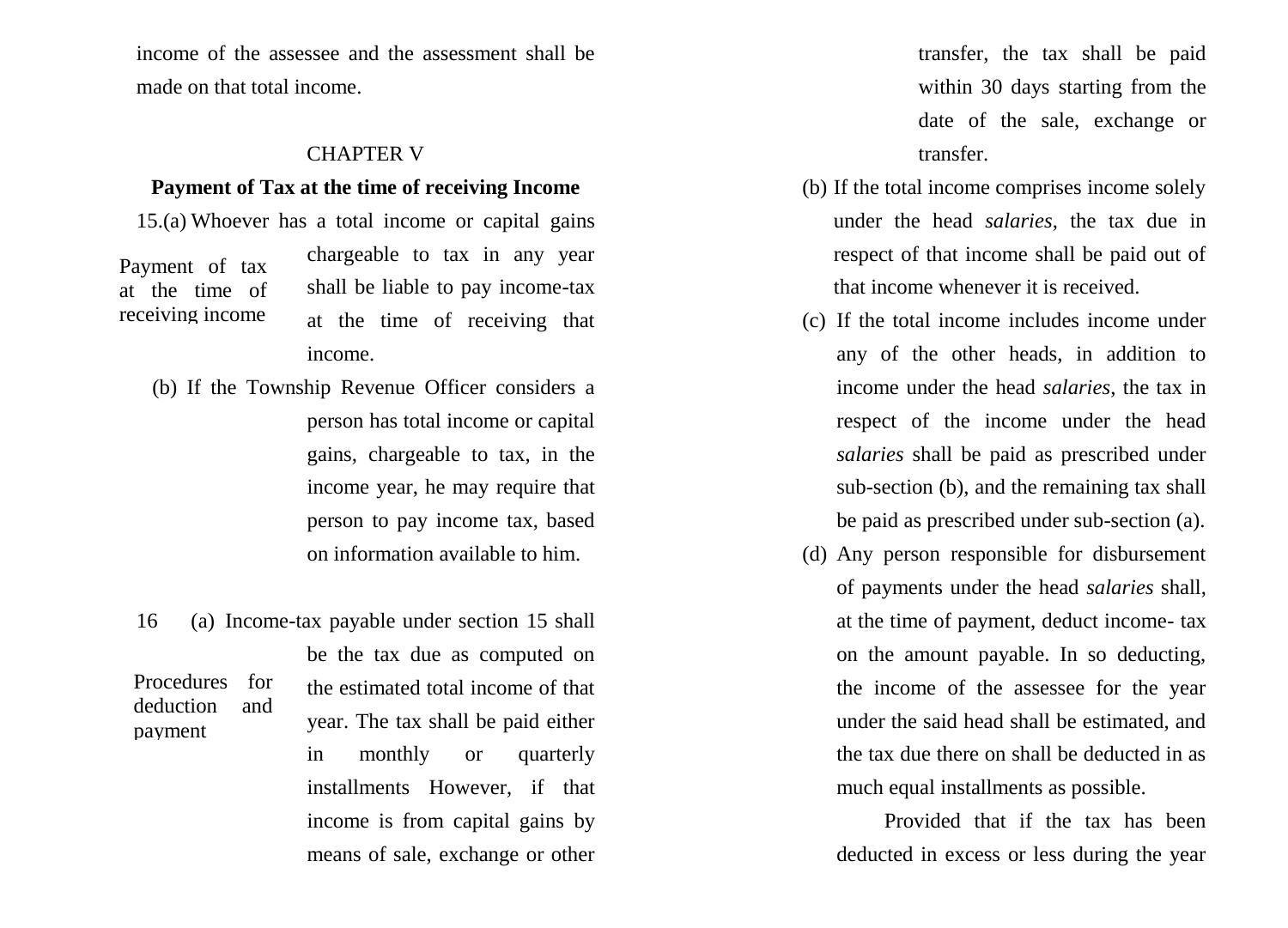in which income is received, it may be adjusted in the remaining installment or installments.

- (e) The Ministry of Finance and Revenue may with the approval of the Union Government by notification, direct a person responsible for disbursement of money to deduct and remit the tax in respect of any class of income other than the income under the head *salaries*.
- (f) The person who has made a deduction under sub-section (d) and (e) shall pay the amount to the credit of the Union Government within the prescribed period, and shall comply with all the conditions prescribed.
- (g) A person who fails to deduct and pay the tax under sub-section (d) and (e) without sufficient cause shall be deemed to be a defaulter. The Ministry of Finance and Revenue of the Union Government may by notification fix the penalty for that default.
- (h) If the tax payable under this section remains unpaid or if the tax paid is less than the amount due under the relevant

assessment, a penalty equal to ten percent of the amount by which the tax so paid falls short of the actual tax payable shall be imposed. Provided that no penalty is payable under this section in respect of the tax liable under sub-section (d) and (e).

*Explanation*---The person responsible for disbursement under this section means: where the enterprise is owned by an individual the owner himself; and where the enterprise is owned by an association of persons that association itself. In the case of the Union Government or a local authority, the person responsible is the administrative official responsible for disbursement of the relevant money.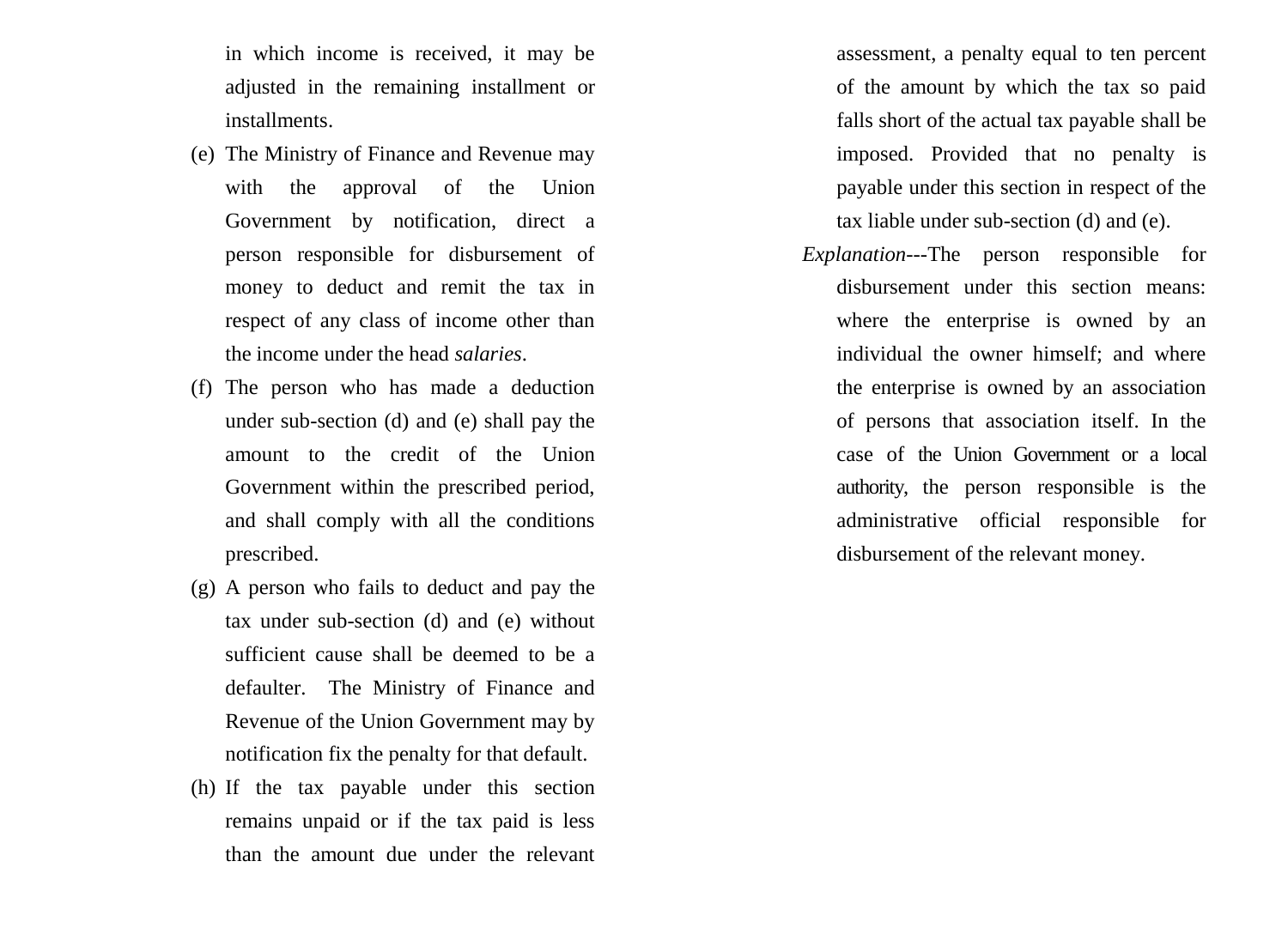### CHAPTER VI

### **Filing of Return of Income and Annual**

### **Salary Statement**

17. (a) Every person who has assessable total

Return of income

income in any income year shall file a return of income for that year as prescribed by the Regulations within three months from the end of that year.

Provided that a person who has income only under the head *salaries* is not so required.

- (b) Notice may be served upon any person to file his return of income in accordance with the Regulations.
- (c) Whoever, having filed a return of income, wishes to amend his return for some mistakes in the return, may file a revised return before the assessment is made.

18. An employer shall file yearly the annual salary statement as prescribed by the Regulations within three months from the end of the income year. Annual Salary Statement

### CHAPTER VII

### **Assessment of Income-tax**

- 19. (a) If it is satisfied that the return of income filed under section 17 is correct and complete, income-tax shall be assessed on the basis of that return.
- (b) The Township Revenue officer may, if necessary, give notice to a person who has already filed a return of Assessment

income or upon whom a notice has been served to file the return, to produce supporting evidence, accounts, and a list of property not included in the accounts. The person may also be required to attend for examination. The list of property mentioned in this sub-section may be prescribed by regulations. Provided that, the accounts relating to a period of more than three years prior to the income year shall not be called for examination.

(c) If the income can be correctly computed from supporting evidence produced by the assessee under subsection (b), income-tax shall be assessed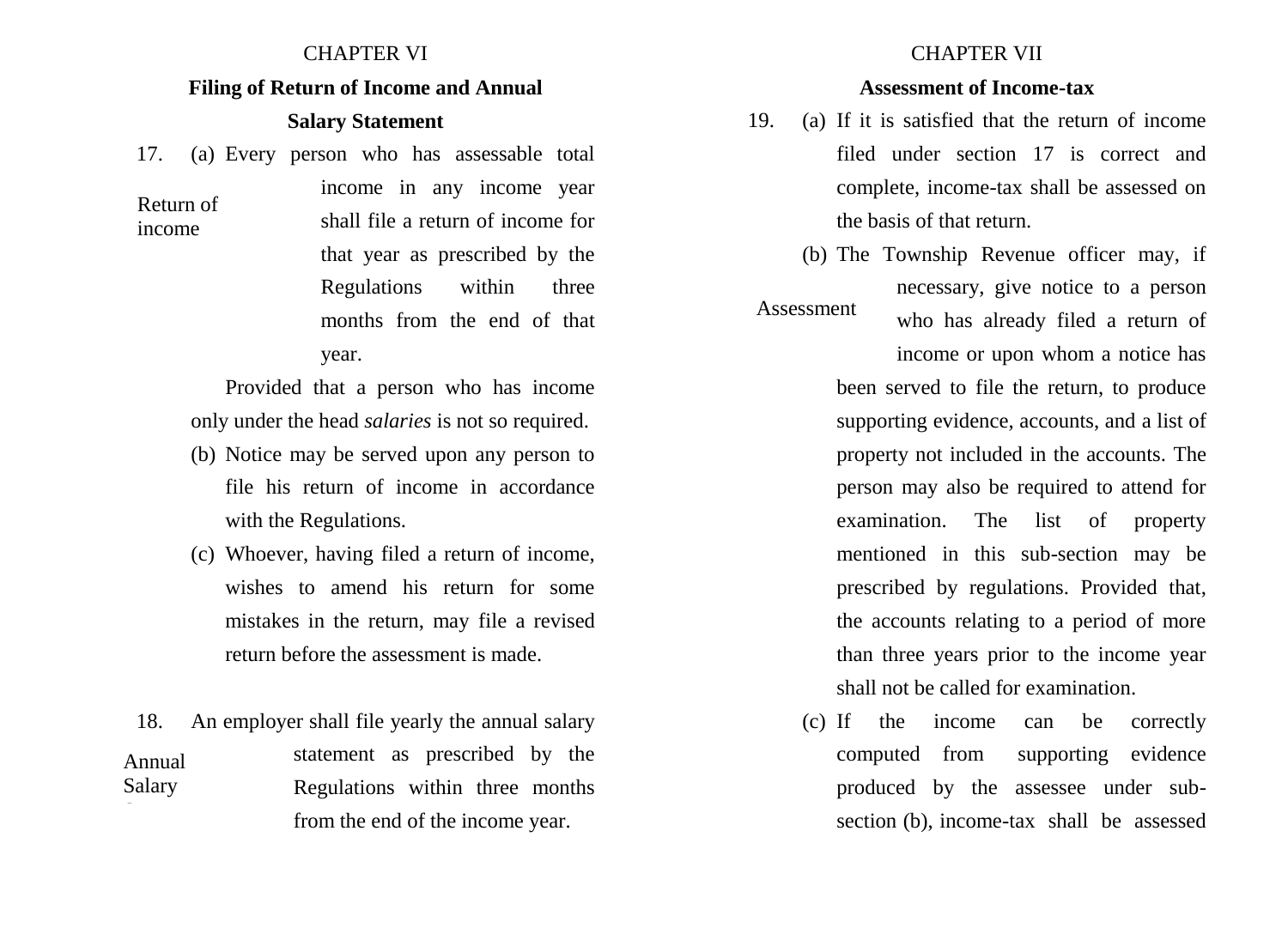on the basis of that supporting evidence.

Provided that if the income cannot be correctly computed from the supporting evidence supplied by the assessee, income-tax shall be assessed after scrutinizing other supporting evidence required by the Township Revenue Officer.

(d) A person who fails to file the return of income under sub-section (a) of section 17 or under sub-section (b) of that section, or who fails to comply with the requirements of the notice given under sub-section (b) of this section shall be assessed by the Township Revenue Officer on the basis of available supporting evidence.

20.(a)If there is any loss from a source of income, any loss shall be setoff against the income from the remaining sources of income of that year. In doing so, the loss shall be set-off in stages among the Set-off of Loss

sources of income starting with the income at the lowest income-tax rate and then on to income at higher income-tax rates.

Provided that this section shall not apply to the following:-

(i) loss in respect of capital assets;

(ii) the share of loss from an association of persons.

### CHAPTER VIII

### **Procedures relating to Assessment of Income-tax in Certain Special Cases**

Income that has escaped assessment

21. (a) If it is found necessary, on account of the fraudulent intention of any person, to make an assessment or re-assessment on the

income which has escaped assessment of tax under this Law and assessment or re-assessment may be made at any time after the end of the relevant assessment year. Provided that such assessment shall be made only after obtaining prior sanction from the Ministry of Finance and Revenue of the Union Government. Prior sanction shall only be accorded where it is of opinion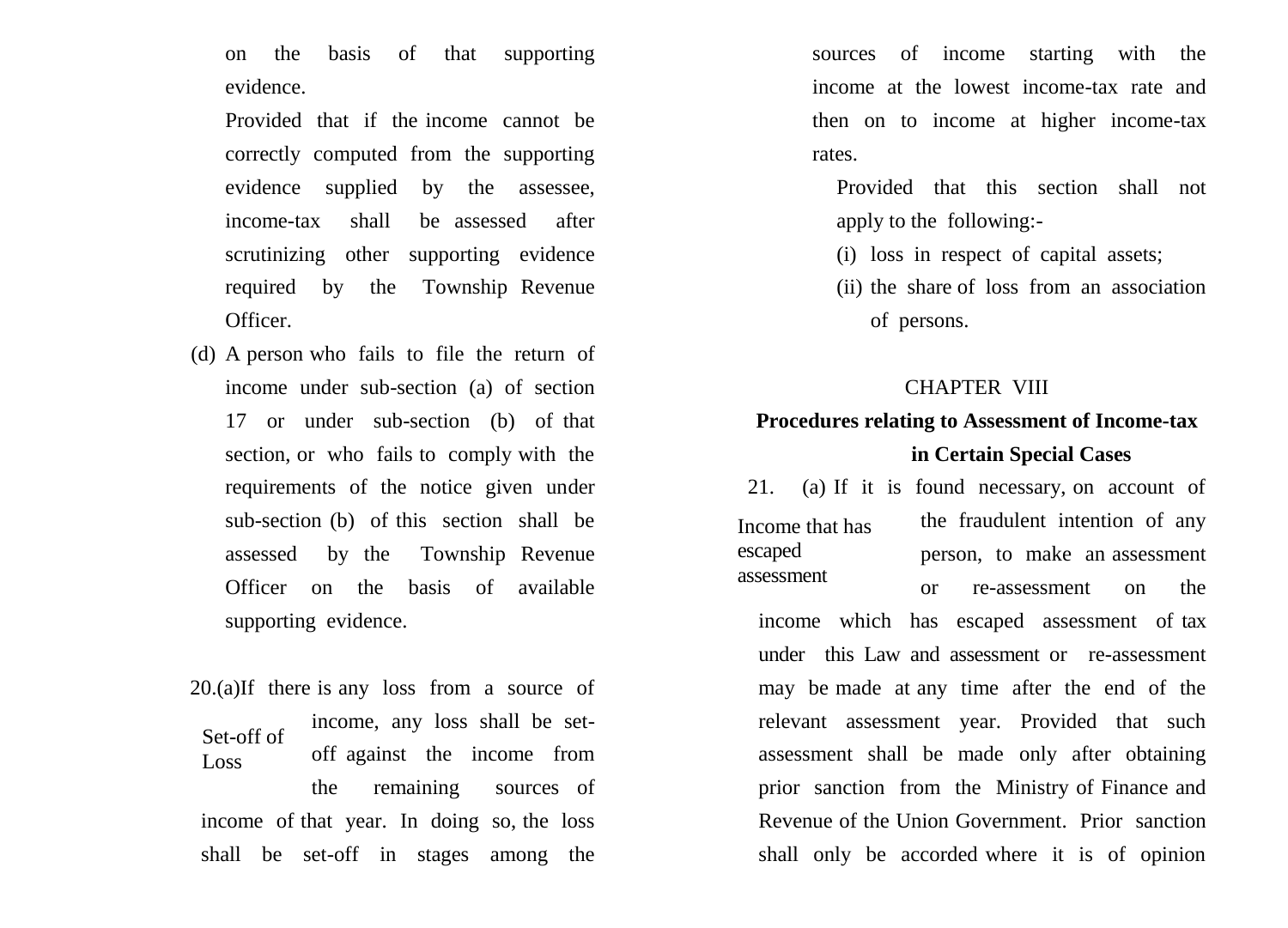that in the circumstances of each particular case, there is an intention to defraud in order to evade tax under this Law. Provided that the assessment as a aforesaid shall be made at the rates of income-tax prevailing in the relevant assessment year.

- (b) In any case where sub-section (a) is not applicable, assessment or re-assessment as mentioned above shall be made only within three years from the end of the following matters:-
	- (i) income chargeable to income-tax has escaped assessment;
	- (ii) income has been under-assessed; or
	- (iii)assessment has been made at a low rate;
	- (iv)relief in excess of the amount actually allowable under the Law has been allowed.

22. (a) Any person authorized under section 7 of this Law may, within three years from the date of order passed by him or by any equivalent authority under Rectification of mistakes

this Law, rectify any mistake apparent from the record and shall within the period rectify any mistake which has been brought to his notice by the assessee. Provided that no such rectification having the effect of increasing the assessment or reducing the refund shall be made unless the assessee concerned has been given an opportunity of being heard.

(b) Amending the original amount of the penalty imposed under sub-section (a) of section 46, or sub-section (b) of section 47, or sub-section (c) of section 47 on account of the difference of tax between the final assessment made under an order of appeal, revision or reference and the original assessment, shall be deemed to be a rectification of mistake apparent from the record within the meaning of sub-section (a). For this purpose the period of three years mentioned in sub-section (a) shall be computed from the date on which the final order has been passed.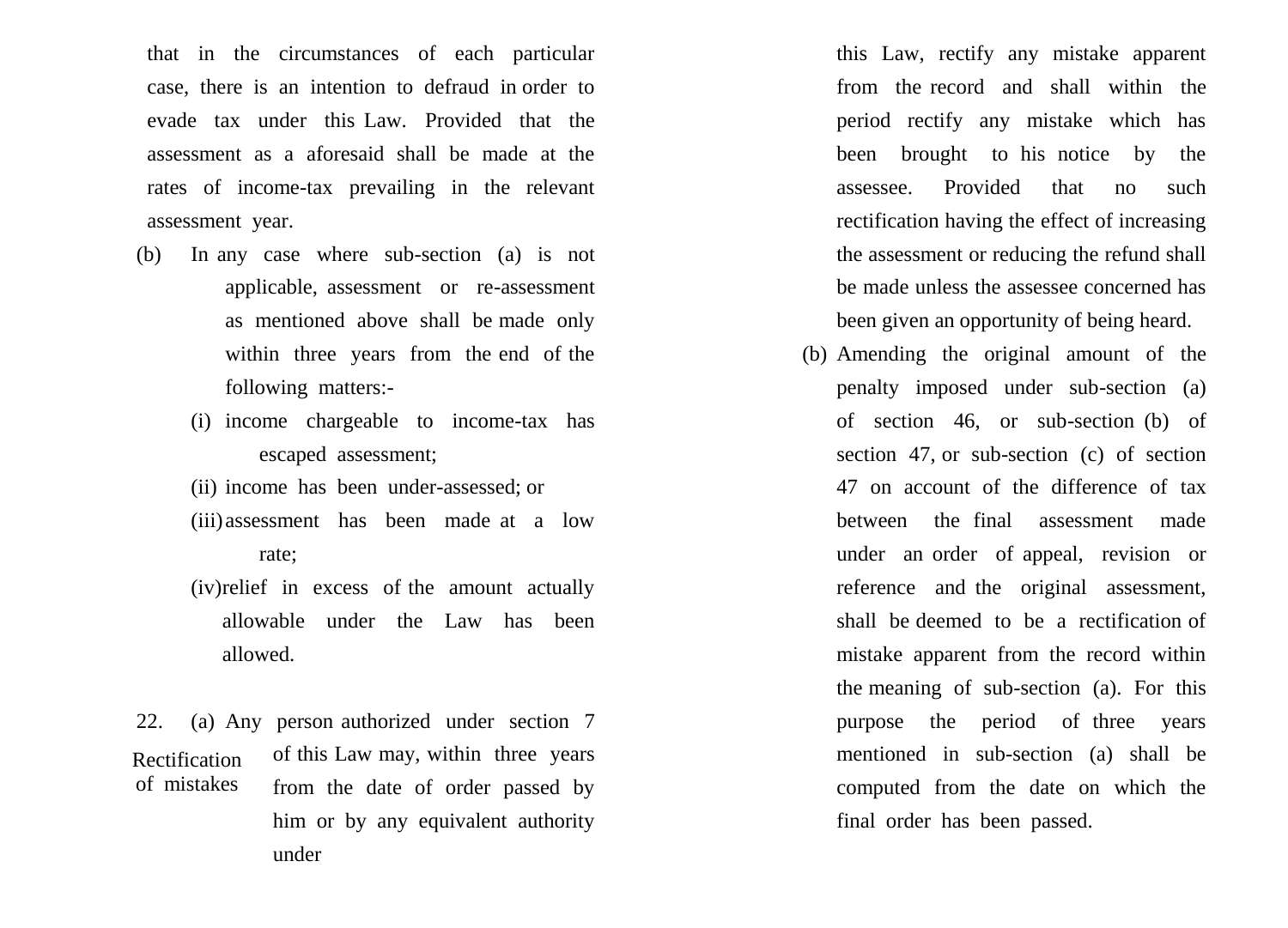23. Income-tax shall be assessed on the legal

representative or on the person legally responsible in connection with the relevant income in the following cases:- Assessment of deceased and legally incapable persons

- (a) deceased person;
- (b) legally incapable person, sue to certain reason;
- (c) a person who cannot undertake lawful responsibility in providing solution.

Provided that income-tax payable under this section by the legal representative or legally responsible person shall only be to the extent to which the estate which they have taken responsibility is capable of meeting the tax assessed.

24. When a business is discontinued, every

Liability when business is discontinued

person who has a share in that business at the time of discontinuance shall in respect of the income of that business be jointly and severally liable to assessment of income-tax and for the amount of tax payable.

25. When a business is succeed by a person

from the owner of that business an in case if there is difficulty in communication with that owner the successor shall be treated as the agent Change of ownership of business

of the previous owner and income-tax shall be assessed for the following periods:-

- (a) the period in the income year of succession within which the previous owner carried on the business;
- (b) the income year preceding the income year of succession ;
- 26. (a) If a non-resident foreigner has received

Assessment of non-resident foreigner

income by any of the following means, that income received shall be deemed to be income received within Myanmar and income-tax shall be assessed accordingly:

- (i) income received from any capital asset within Myanmar ;
- (ii) income received from any source of income within Myanmar ;
- (b) In lieu of the non-resident foreigner, income-tax may be assessed and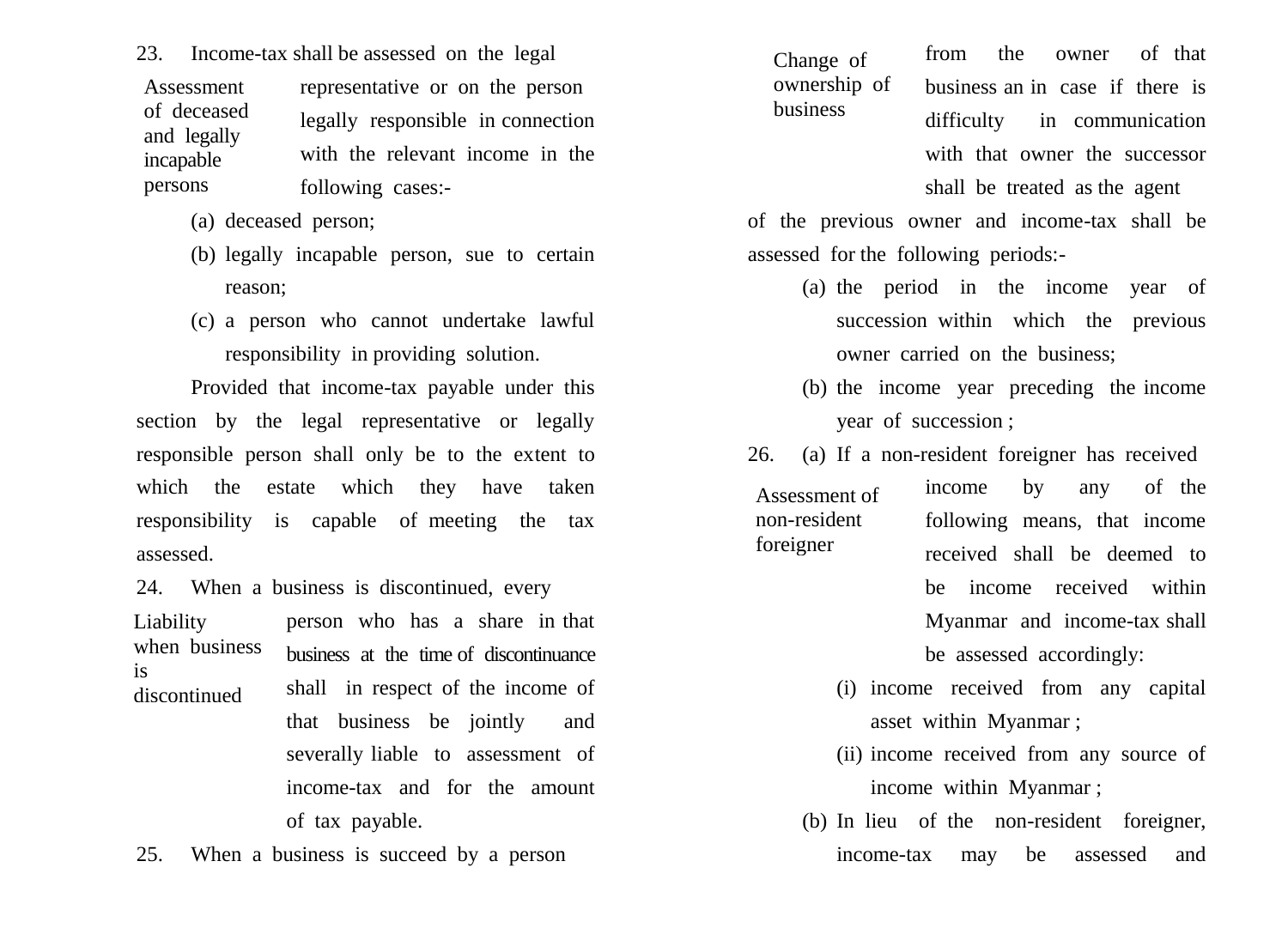collected from his agent in respect of that income. Any arrears of income- tax may be recovered from any assets of the non-resident foreigner which are, or may at any time come, within Myanmar.

- Treatment as agent 27. The Township Revenue Officer may, after informing any of the following persons his intention of treating him as agent of the
	- non-resident foreigner or nonresident citizen, deem him as such agent for all income-tax purposes :-
	- (a) any person delegated in anyway by a non-resident foreigner or by a nonresident citizen in respect of his income;
	- (b) any person who has a business connection with that non-resident person ;
	- (c) any person who is receiving income on behalf of that non-resident person;

Provided that the person whom it is intended to be treated as the agent shall not be treated as such under this section

without giving him an opportunity of being heard.

- 28. (a) If a non-resident foreigner carries on a business as owner or charterer of a ship in any year he shall be assessed in accordance with the Rules. Assessment of shipping business
	- (b) A person who is authorized to grant a port clearance certificate shall deliver the certificate only when the master of the ship, the ship owner, or the agent of the charterer, has produced the certificate that income-tax has been fully paid, or satisfactory arrangement has been made for the payment of income-tax.

29. Where the Union Government prescribes by notification in respect of any Assessment within the income year

> class of assessees or any class of income, that the income year shall be the assessment year, or that assessment may be made within the income year, or how a particular assessment shall be dealt with, the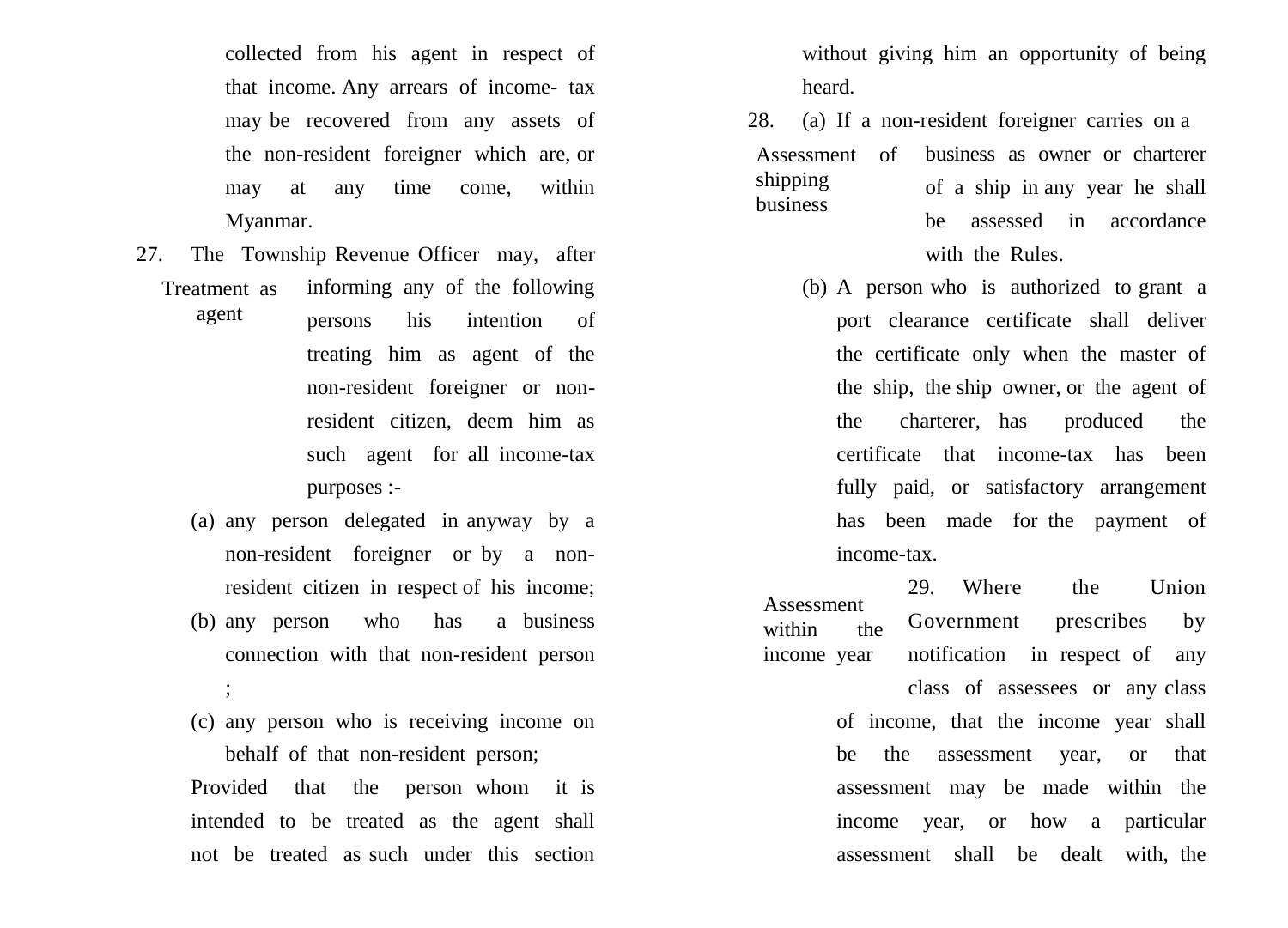assessment concerned shall be made in accordance with the prescribed Rules.

30. (a) Assessment and collection of tax for the

#### Other matters

- following shall be made in accordance with the prescribed rules or regulations:-
- (i) economic organizations of the Union Government;
- (ii) a foreigner or an association of persons formed abroad, participating in Union Government or Union Government sponsored project, business enterprise or any particular work with the approval of the Government;
- (iii)a co-operative society;
- (iv) a non-resident citizen;
- (v) a person receiving income in foreign currency.
- (b) Provisional assessment in respect of any person who has filed a return of income shall be made as prescribed by the Regulations.

### CHAPTER IX

### **Agreement made between States**

31. The Union Government may

(a) enter into an agreement

First

with any foreign state or with any international organization relating to income-tax and if the agreement is notified, the terms of the said agreement shall be followed, notwithstanding anything contained in any other provisions of the Law. Making agreement with other states

(b) publish the Agreement in the Official Gazette.

### CHAPTER X

### **Appeal, Revision and Reference**

32. (a) If the assessee is not satisfied with any order concerning him passed by the Township Revenue Office, he may appeal to the Region or State Revenue Office or Head of the Company Circle Tax Office in Appeal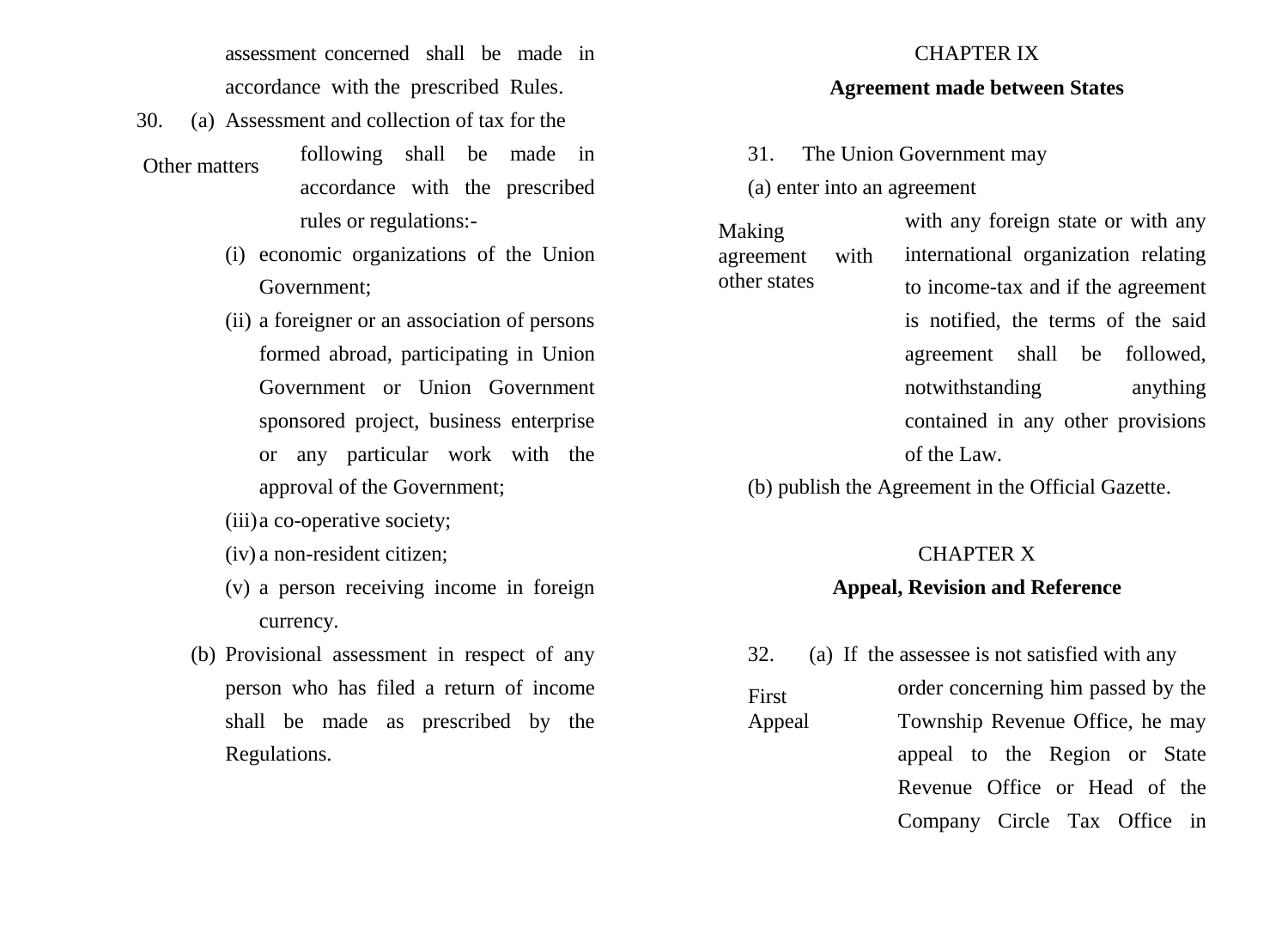accordance with the regulation prescribed.

(b) The assessee shall present a memorandum of appeal within thirty days of the receipt of the notice of demand or of the order with which he is dissatisfied.

Provided that the Region or State Revenue Office or Head of the Company Circle Tax Office may admit the appeal after the expiry of thirty days if it is satisfied that there is sufficient cause for not presenting it within the thirty days.

- (c) An assessee desiring to appeal has the right to present the appeal under this section only after he has complied with the following:-
	- (i) income-tax payable has been fully paid; or
	- (ii) application is made to the Committee delegated by the Union Government for this purpose and has complied with the decision of that Committee in respect of that tax;
- (d) In disposing of the appeal, the Region or State Revenue Officer or Head of

Company Circle Tax Office shall give the appellant an opportunity of being heard and may pass any order thereon as he thinks fit.

Provided that if an increase of income-tax is intended, the appellant shall be allowed an opportunity to show cause why it shall not be increased.

33. (a) If the appellant assessee or the Township Revenue Officer is not satisfied with the order of the Region or State Revenue Office or Head of the Company Circle Tax Office, an appeal may be referred to the Revenue Appellate Tribunal within sixty days of the receipt of that order.

Second Appeal

> (b) The Revenue Appellate Tribunal may admit an appeal under this section after the expiry of sixty days referred to in subsection (a) if it is satisfied that there was sufficient cause for not presenting it within that period.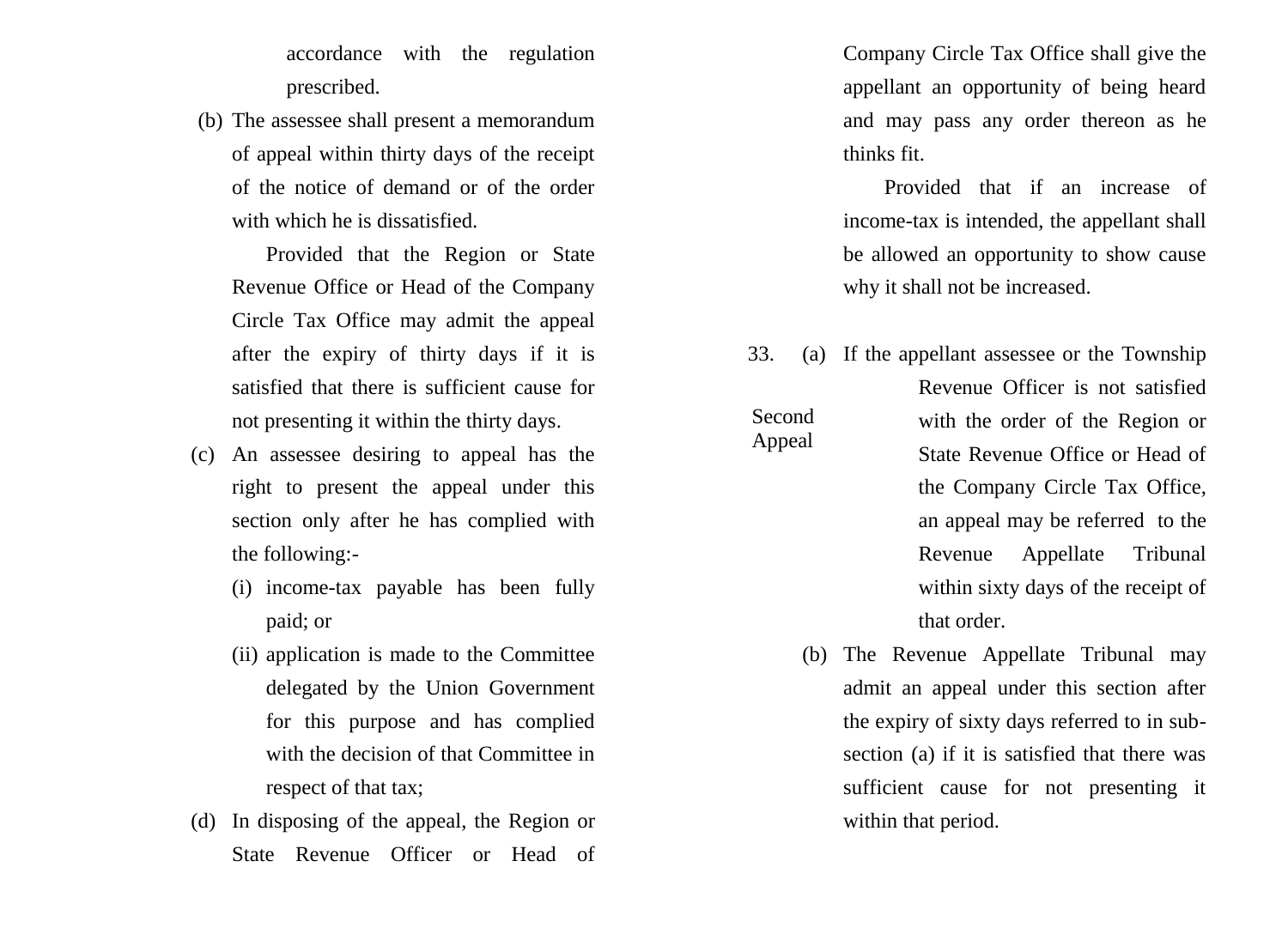- (c) In an appeal under this section, the memorandum of appeal to the Revenue Appellate Tribunal shall be presented in accordance with the procedure laid down by that Committee. When the appeal is referred by an assessee, documentary proof for payment of kyats one thousand as a fee must be attached.
- (d) The Revenue Appellate Tribunal, after giving the appellant and the respondent an opportunity of being heard, shall pass such orders thereon as it thinks fit regarding the appeal.
- (e) Except as provided in section 34, the orders of the Revenue Appellate Tribunal passed in an appeal shall be final.
- *Explanation*-The Revenue Appellate Tribunal appearing in this section and in succeeding sections means the Committee delegated by the Ministry of Finance and Revenue of the Union Government under section 7 to dispose of second appeals referred either by the

assessee or the Township Revenue Officer who is dissatisfied with the order of the Region or State Revenue Officer or Head of the Company Circle Tax Office

33A. The order of the Township Revenue Officer shall be final if the tax is up to 30,000 kyats ;

the decision of the Region or State Revenue Officer or Head of Company Circle Tax Office shall Limitations

be final if the tax is up to 100,000 kyats; and the decision of the Revenue Appellate Tribunal shall be final if the tax exceeds 10,000 kyats and if no question of law arises.

34. (a) If there is any question of law arising

Reference for decision

Appellate Tribunal, the assessee or the Region or State Revenue Officer or Head of Company Circle Tax Office may within sixty days

from the order of the Revenue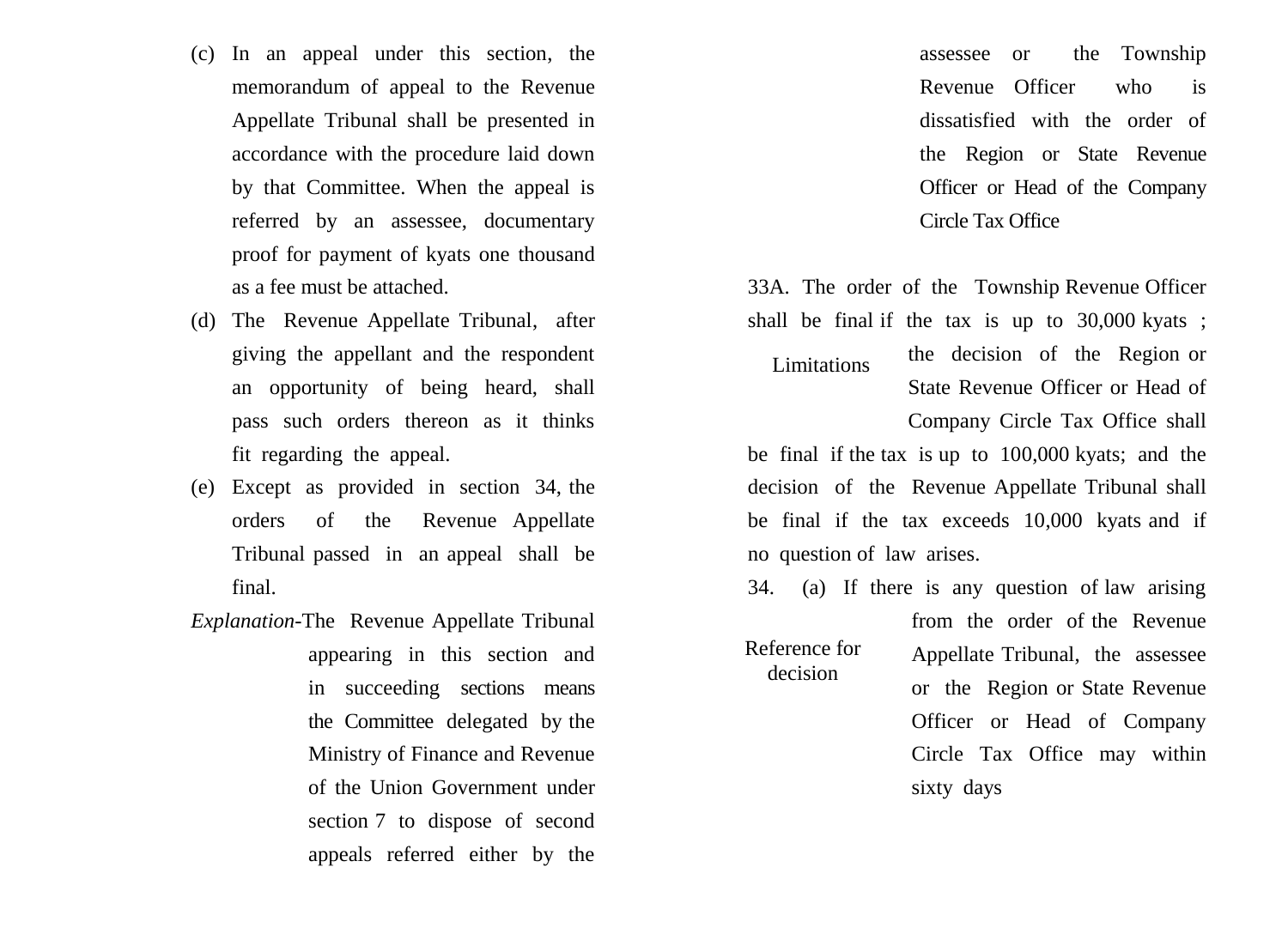after the receipt of the order of the Tribunal, propose to the Tribunal to refer the case to the Supreme Court.

- (b) If the Revenue Appellate Tribunal for any reason refuses to draw up a statement of the case and refer it to the Supreme Court, the person whose proposal is rejected may apply to the Supreme Court within sixty days of the receipt of the rejection order to direct the Revenue Appellate Tribunal to draw up a statement of the case and refer the statement of case to the Supreme Court.
- (c) If the Supreme Court accepts that there is question of law arising out of the case which requires decision, then the Supreme Court shall decide that question and it shall inform the Revenue Appellate Tribunal of its judgment .
- (d) An appeal shall lie to the Supreme Court from an order passed by it under sub-section (c).
- 35. (a) The Revisional Committee may, within

#### Revision

three years from the date of the order passed by the Township Revenue Officer under this Law, call for the

records of proceedings on its own motion or on the application of the assessee, to revise that order. The Revisional Committee may make the necessary enquiry or may cause such enquiry to be made when the records of proceedings are received. An appropriate order may be passed at any time thereafter.

Provided that in passing the following orders, the assessee shall be given an opportunity of being heard:-

- (i) an order increasing the amount of income-tax payable by the assessee;
- (ii) an order reducing the amount of refund to be paid to the assessee;
- (iii) an order setting aside the assessment made on the assessee.
- (b) The Revisional Committee shall not revise any order under this section if:-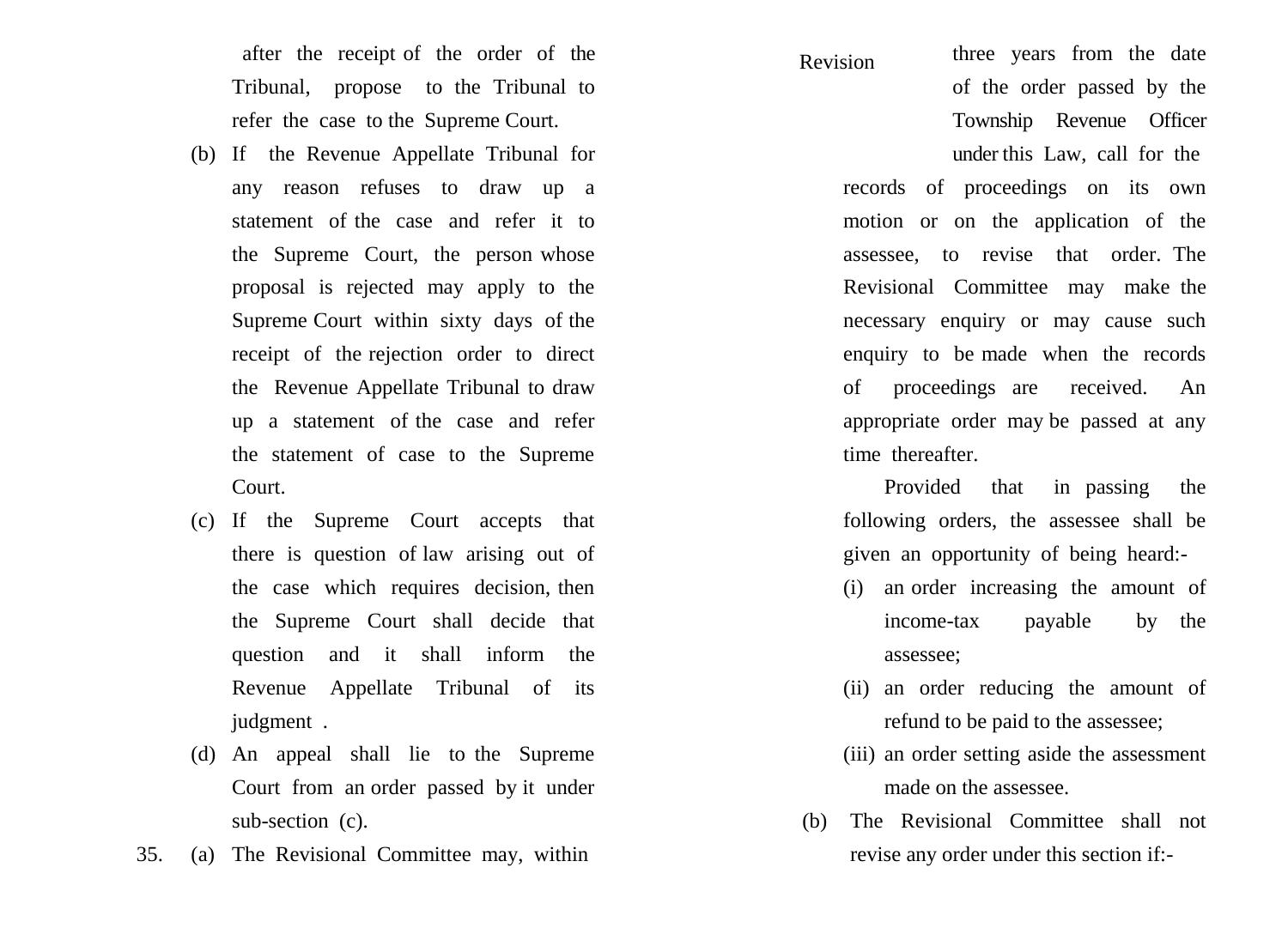- (i) an appeal lies to the Region or State Revenue Office or Head of the Company Circle Tax Office and the time allowed for presenting the appeal has not expired; or
- (ii) the order is one where an appeal has been referred to the Region or State Revenue Office or Head of the Company Circle Tax Office.
- (c) Application for revision by an assessee can only be made when he has complied with the provisions under sub-section (c) of section 32.
- *Explanation*-The Revisional Committee mentioned in this section means a Committee delegated by the Union Government under section 7 to open revision proceedings and exercise revisional powers regarding the order passed by the Township Revenue Officer, in the following cases:-
	- (a) where the assessee being dissatisfied with the order of the Township Revenue
- Officer has applied for revision;
- (b) where the Revisional Committee is of the opinion that action taken by the Township Revenue Officer is incorrect.
- 36. Copies of order passed under section 32, 33 and 35 shall be sent to the relevant assessee, the Township Revenue Officer, Region or State Revenue Office or Head of the Company Circle Tax Office, as the case may be. **Distribution** of copies

### CHAPTER XI **Refund**

37. (a) If any person satisfies the Township Revenue Officer with supporting evidence that the amount of tax paid by him or on his behalf for any year exceeds the amount which he is properly chargeable under this Law, he shall be entitled to a refund of the excess. If any excess payment of tax has been found by the Township Revenue Officer the excess shall also be refunded to the relevant assessee.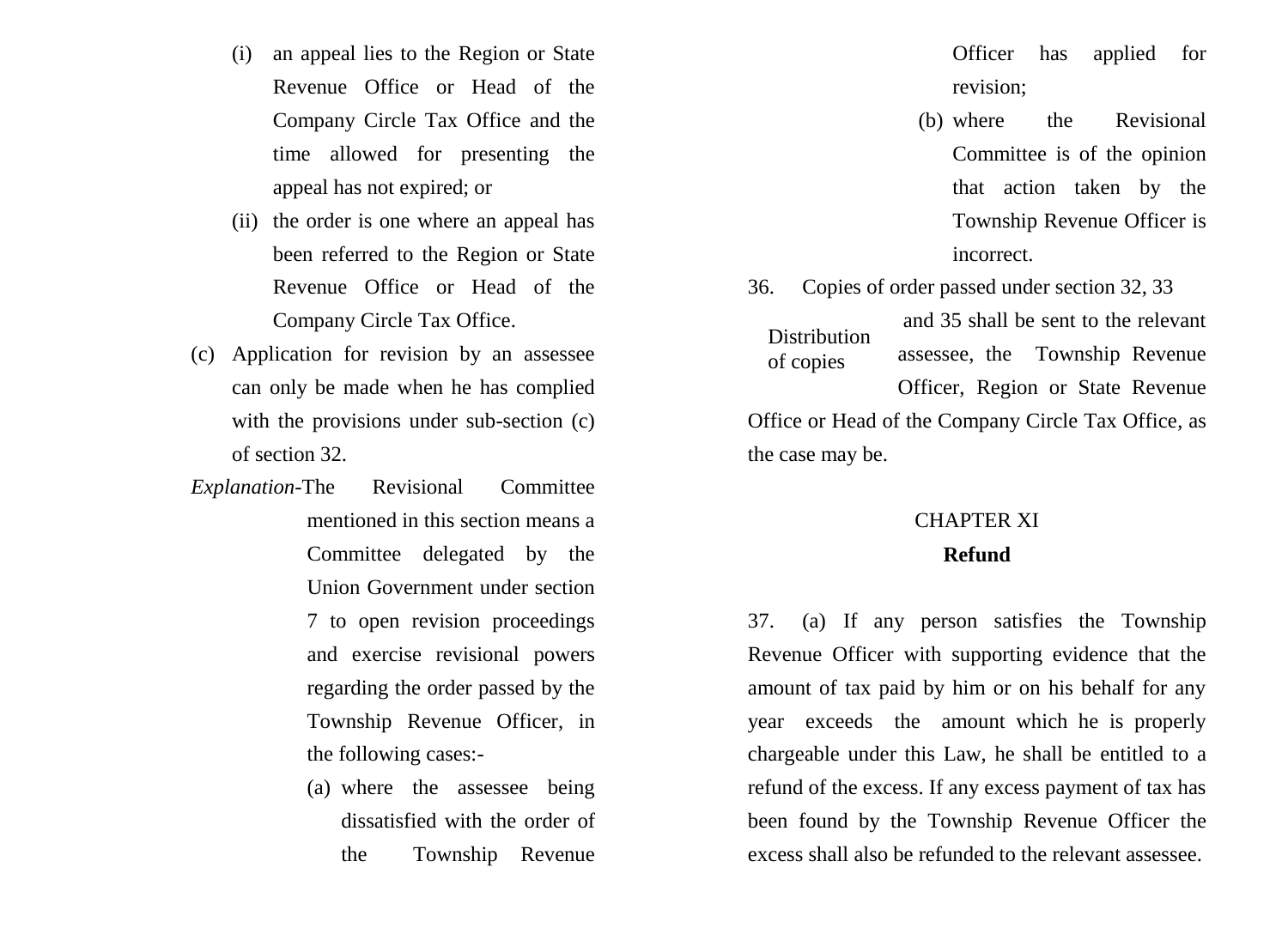(b) The claim for refund must be made within one year from the date of receipt of the letter requesting the refund.

### CHAPTER XII

### **Matters relating to Persons Leaving the**

### **Union of Myanmar**

38. (a) No person shall leave the Union of

Requirement of certificate

Myanmar unless he obtains a certificate from the authority delegated for this specific purpose stating that he has no liability to pay tax or that

satisfactory arrangement has been made for the payment of the tax.

Provided that the Union Government may by notification make exceptions to the above requirement .

(b) The owner or charterer of any vehicle who issues a ticket to carry any person from the Union of Myanmar to any place outside the Union of has carried him by the vehicle without the certificate required by sub-section (a) shall be liable to pay the amount of tax payable by that person, and shall

also be liable to a fine which must not exceed ten thousand kyats.

### CHAPTER XIII

### **Recovery of Tax**

39. (a) Any amount of tax specified in the notice of demand under section 53 shall be paid within the time mentioned Arrears to be recovered as money decree

> in that notice or within the time extended for the payment. In case of failure

so to pay, the unpaid tax shall be deemed to be an arrear and the person failing to pay the tax shall be deemed to be a defaulter.

- (b) The arrears of tax may be recovered from the defaulter by the Township Revenue Officer as if it were a money decree passed by a Civil Court.
- (c) For the purpose of recovering the arrears of tax under sub-section (b), the Township Revenue Officer shall have the following powers :-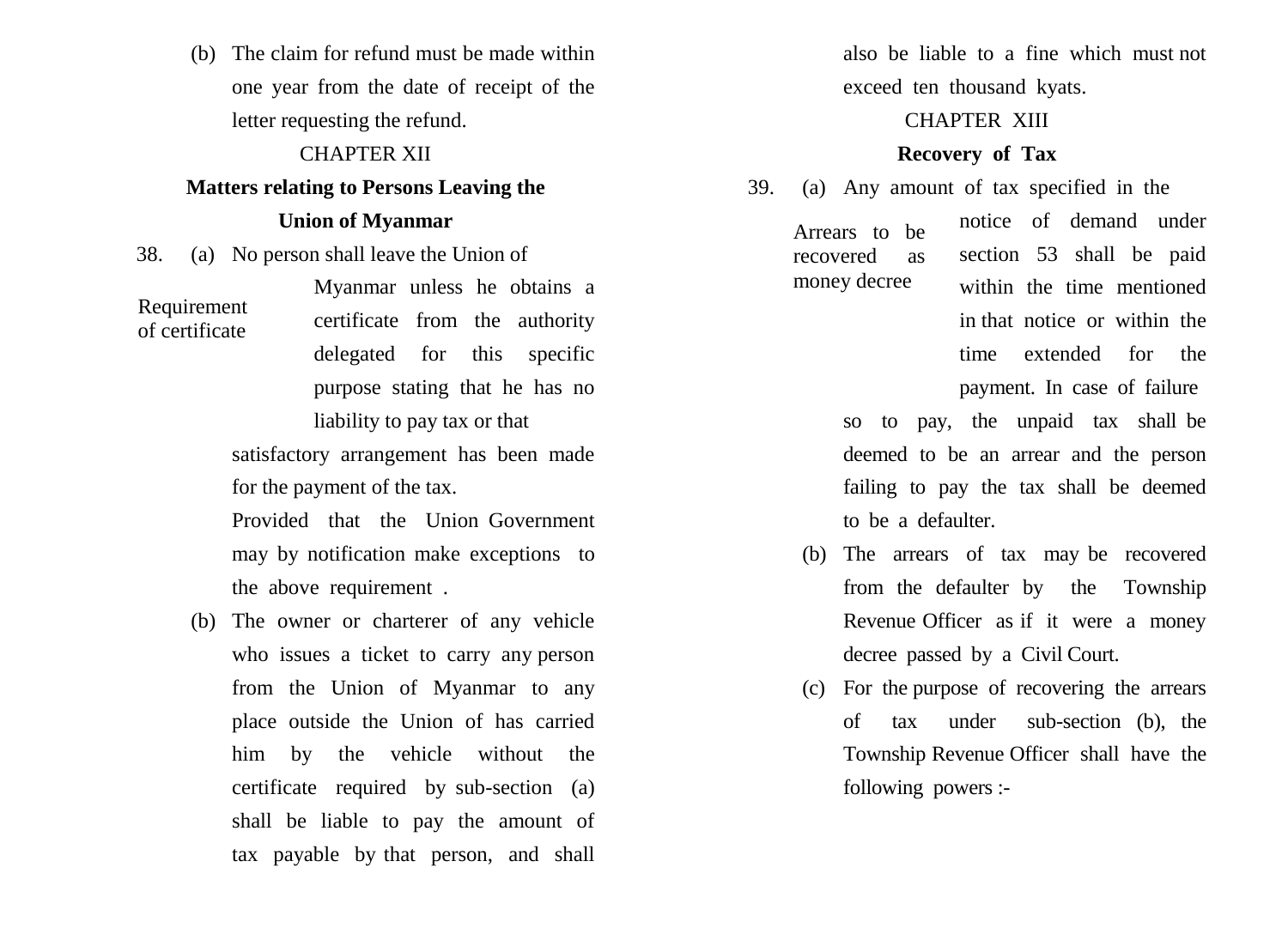- (i) the powers of a Civil Court in finalizing execution of a money decree ;
- (ii) the appointment of a receiver for the whole of the property in which the defaulter has partial interest (a co-owner or co-sharer shall be advised before the appointment);
- (iii) the right to sell the whole of the property and to distribute the sale proceeds, if the part of the property in which the defaulter has partial interest cannot be sold for any of the following reasons (before doing so, those having a beneficial interest shall be advised) :-
	- (aa) the nature of the property ;
	- (bb) the number of co-owners or co-sharers ;
	- (cc) other special circumstances ;
- (iv) the right to sell the property to the co-owner or co-sharer where the sale is of indivisible immovable property and the said co-owner or co-sharer is one of the bidders who

gives equal bid, and the right to sell the property to the person who first submitted his name if the number of co-owners or co-sharers who give equal bid is more than one.

40. (a) The Township Revenue Officer may impose a penalty as required on the defaulter for the arrears of tax. Other modes of recovery

> Provided that the total amount of the penalty so imposed shall not exceed the arrears of tax.

(b) The Township Revenue Officer may direct a person from whom money is due or may become due to the defaulter, or who holds or may subsequently hold money for or on account of the defaulter, to pay that money for the arrears of tax on behalf of the defaulter. In so doing, it shall be directed that the tax shall be paid as soon as the money becomes payable, or when the money comes into possession, or within the time mentioned in the notice. If that money exceeds the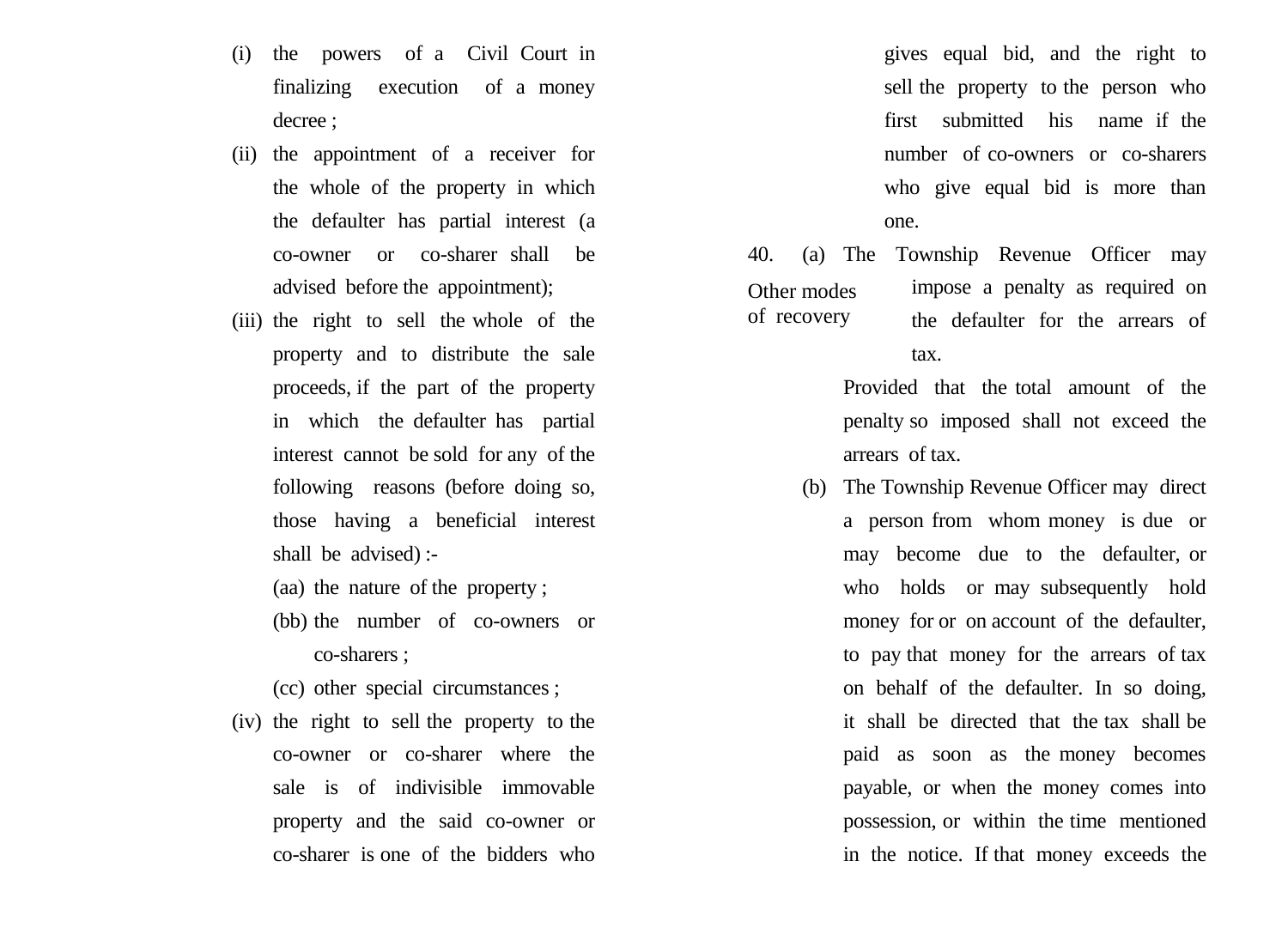arrears of tax, only the amount equal to the arrears of tax shall be paid and if it is equal to or less than the amount of arrears, the whole of the money shall be paid. A copy of the aforesaid intimation shall be sent to the last known address of the defaulter. The Township Revenue Officer may extend the time of payment mentioned in the notice.

- (c) Any person making payment in compliance with a notice under this section shall be deemed to have made the payment under the authority of the defaulter, and the receipt of the Township Revenue Officer shall constitute a good and sufficient discharge of the liability of the person to the defaulter to the extent of the amount referred to in the receipt.
- (d) If the person on whom a notice under sub-section (b) is served fails to make payment in pursuance thereof, further proceedings may be taken on the footing that the Township Revenue Officer notice has the same effect as a

warrant of attachment of property under sub-section (b) and (c) of section 39.

- (e) Where the person on whom a notice has been served under sub-section (b) is able to show with supporting evidence to the Township Revenue Officer that the sum demanded or any part thereof is not due to the defaulter or that he does not hold any money for or on account of the defaulter, then he shall not be liable to pay under sub-section (b).
- 41. Notwithstanding anything contained in any other law for the time being in force, no authority or court shall be competent to make an Interlocutory order

interlocutory order staying recovery proceedings under this Law. Provided that the aforesaid authority or court may pass an interlocutory order on the sale of property within its jurisdiction in the following cases:-

- (a) proceedings instituted by a person other than the defaulter, regarding the said property;
- (b) in the case of proceedings instituted by an assessee, where an appeal or a revision or a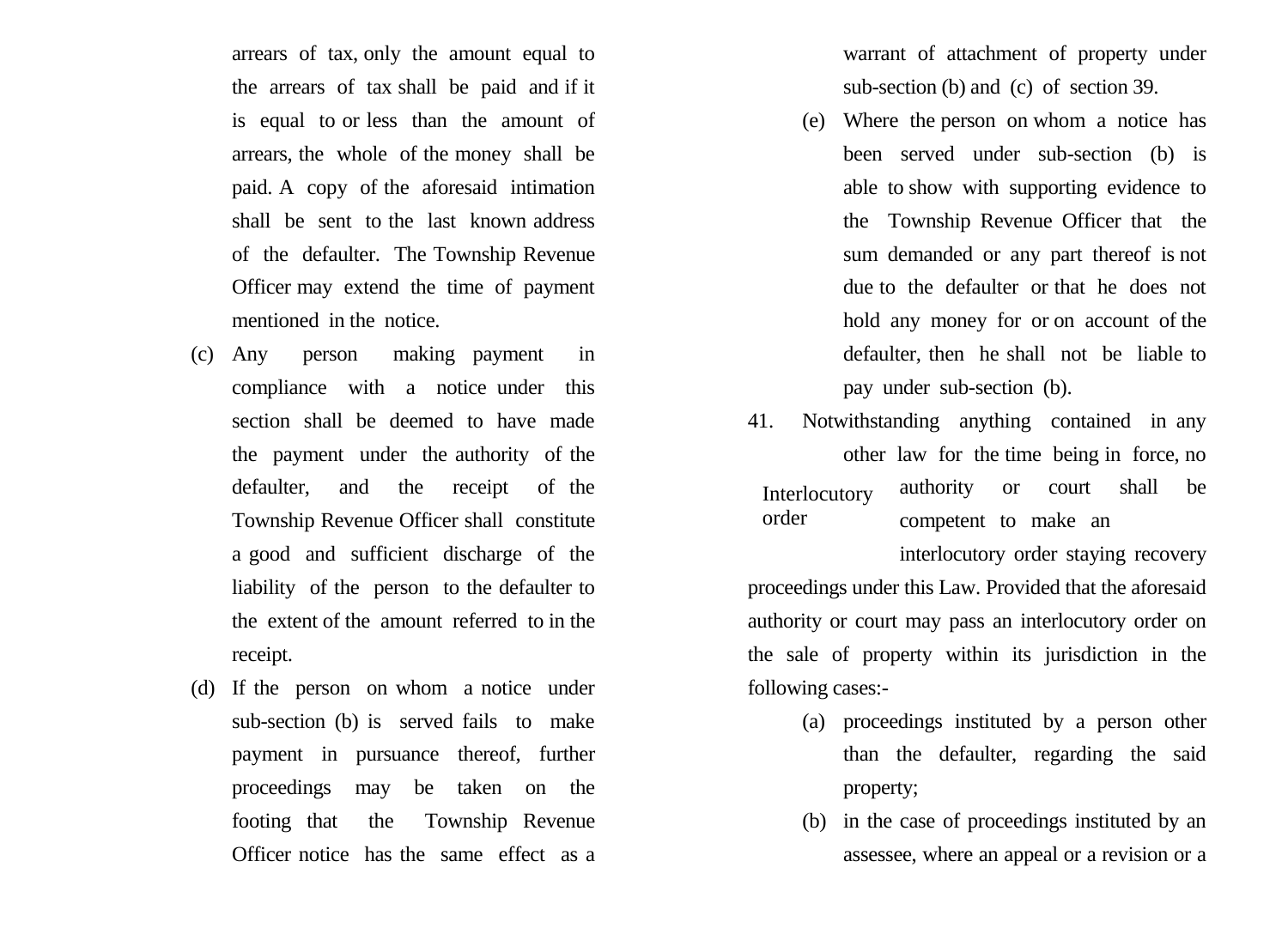reference preferred by the defaulter under this Law is pending.

### CHAPTER XIV

### **Supplemental Powers**

42. Any Township Revenue Officer or Region or State Revenue Officer or Head of the Company Circle Tax Office or any person or committee delegated

under section 7, may require any person who has any information relating to income-tax, to provide such information. Power to call for information

43. A Township Revenue Officer, Region or State Revenue Officer or Head of the Company Circle Tax Office and any committees delegated by the Government under section 7 shall have the same powers as are vested in a Civil Court in the course of proceedings under this Law. These revenue officers and committees shall be deemed to be functional courts. Powers of Civil Courts

44. The Township Revenue Officer, Region or State Revenue Officer or Head of the Company Circle Tax Office and any Power to enter and inspect buildings

committees delegated by the Government under section 7, shall have the powers to carry out the following matters:-

- (a) the right to enter and inspect any place or building for purposes of assessment or disposal of any appeal;
- (b) the right to place marks of identification on the books of account or documents or to make extracts or copies therefrom in the course of entry into the premises and inspection thereof.
- 45. If the Township Revenue Officer or Region or State Revenue Officer or Head of the Company Circle Tax Office has reason to suspect that any books of account or documents have been withheld from production or may not forthcoming when required in the course of proceedings under this Law, that Power to search and seize books of accounts or documents

Committee has the following powers;-

- (a) the right to search any building, place, or business premises;
- (b) the right to seize any books of account or documents found in that place. In case of such seizure;-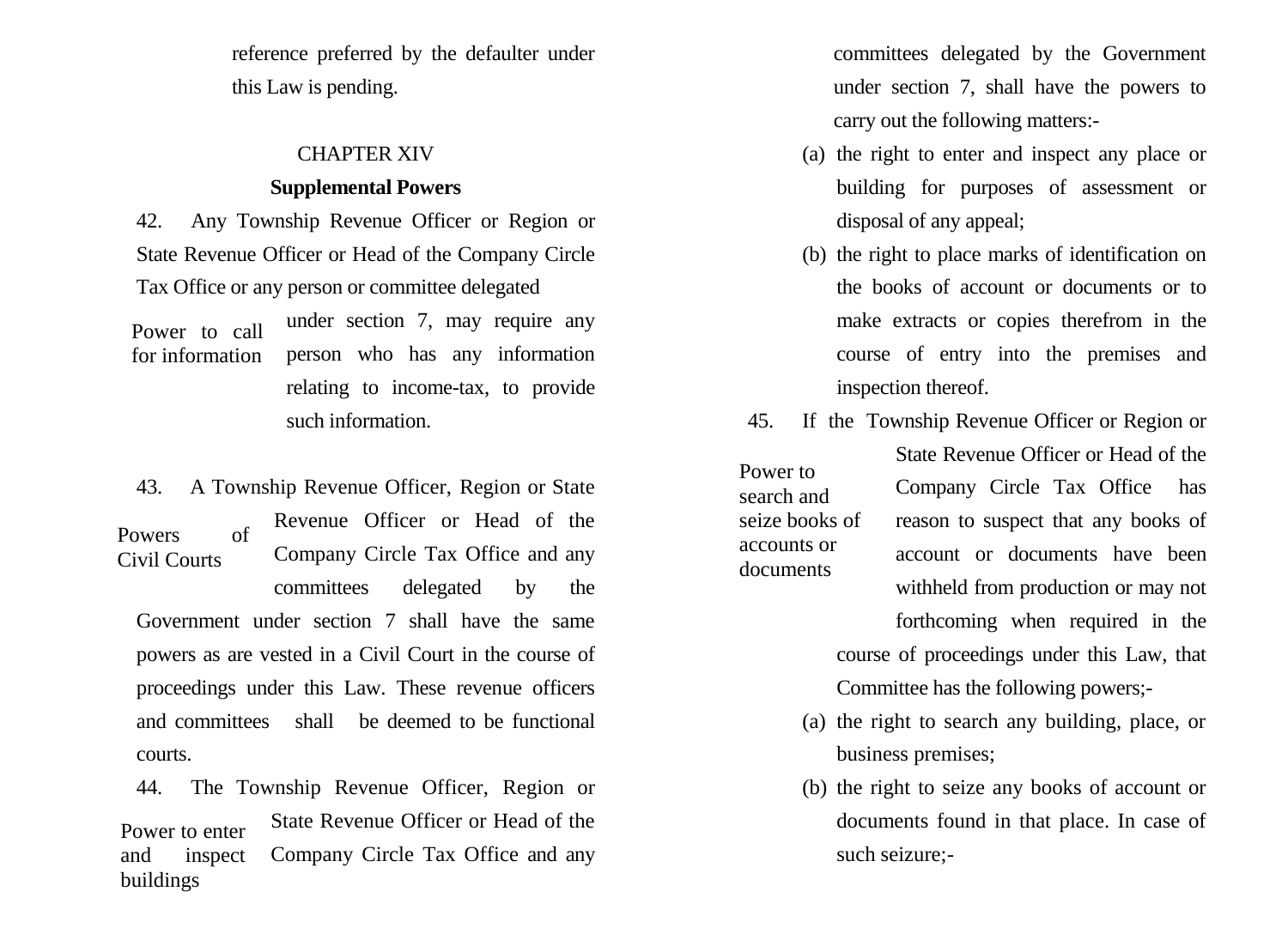- (i) a receipt shall be granted;
- (ii) they shall be retained in its custody only for so long as may be necessary for examination pending the final disposal of the assessment or appeal as the case may be.

### CHAPTER XV

### **Offences and Penalties**

46 (a) If the Township Revenue Officer or in the course of any proceeding under this Law believes and is satisfied that any person fails without reasonable cause, to comply with the requirements under subsection (a) or (b) of section 17 or under section 18 or under sub-section (b) of section 19, a penalty not exceeding ten percent of the tax shall, in addition to the tax payable, be imposed for each default.

> *Explanation*. The person who is liable to pay penalty for failure to comply with the requirement under section 18, is the one who is responsible to file the annual statement of salaries. The penalty payable by him shall be ten per cent of the tax required

to be deducted from the salaries in accordance with that statement.

- (b) If any person fails to furnish information Under section 42, an extension of time up to fifteen days may be granted to him.
	- (i) If the assessee continues to fail to provide the information within the extended time, the Township Revenue Officer may, by exercising judicial powers conferred by section 43, issue a warrant causing him to be brought and may investigate why he fails to provide the information. If the cause of failure to provide is due to the loss of documents and the loss is not owing to his fault, he may then be allowed to divulge whatever he remembers by an affidavit.
	- (ii) If the Township Revenue Officer has found that there is no sufficient excuse for the failure to provide the information, he may be prosecuted.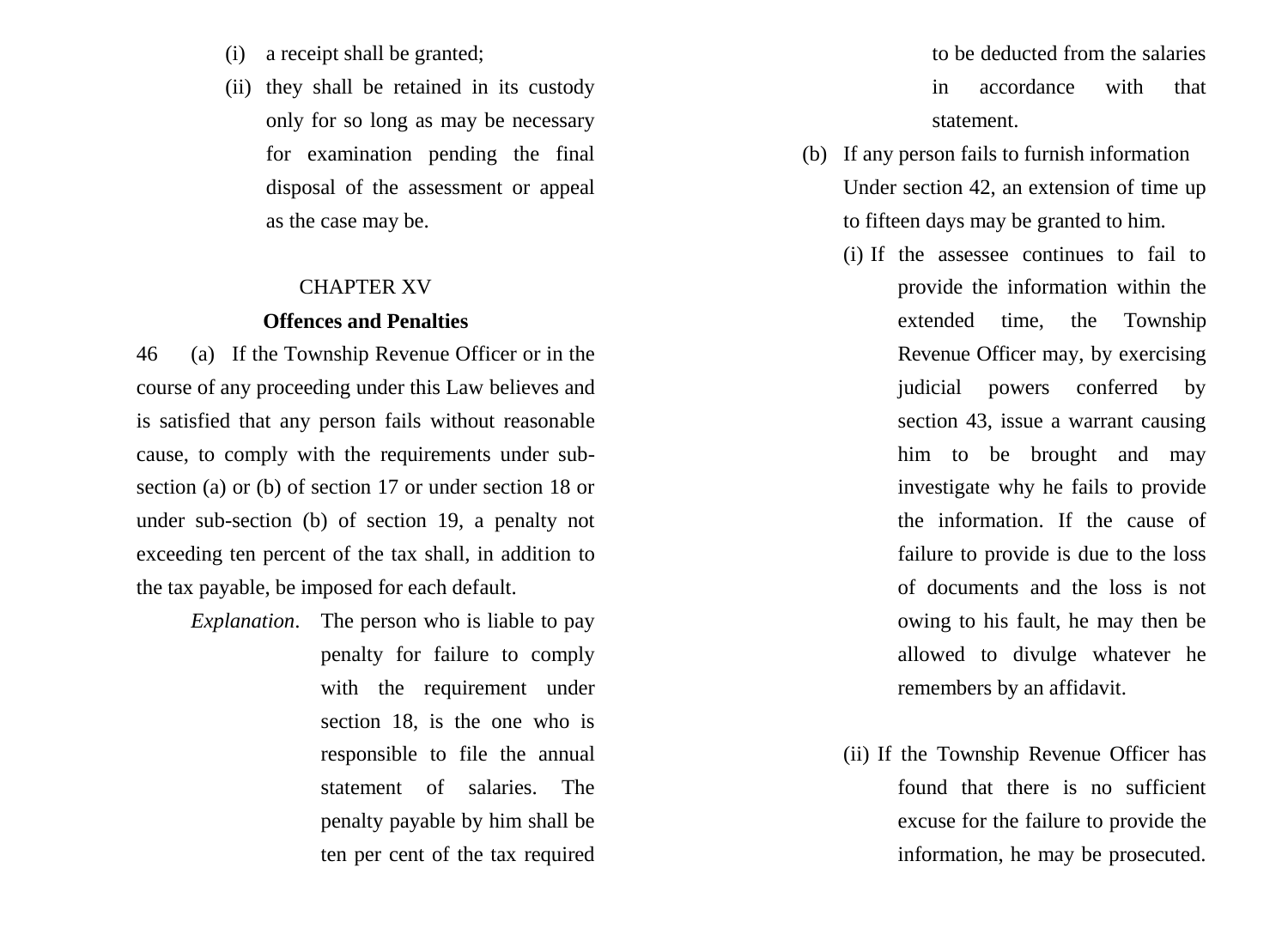If the court finds him guilty, he shall be punishable with imprisonment for a term which may extend from one to three years.

- 47. (a) If the Township Revenue Officer in the course of proceedings finds that any person has concealed his income or concealed the particulars relating to his income, he shall be permitted to disclose those facts fully within the specified time.
	- (b) If the person discloses fully in the specified time, he shall pay, in addition to the tax payable on his total income, a penalty equal to fifty per cent of the amount of tax increased on account of the concealment.
	- (c) If the person fails to disclose the particulars within the specified time or discloses less than the income concealed, he shall, in addition to paying the tax and penalty in accordance with sub-section (b), also be liable to prosecution. If the Court finds him guilty, he may be punishable with imprisonment for a term which may extend from three to ten years.

Provided that no prosecution shall be instituted under this section without the prior sanction of the Ministry of Finance and Revenue of the Union Government for this purpose. The said authority shall, by taking into consideration the magnitude of that person's fraudulent intention to evade the tax leviable under this Law and the feasibility of such disclosure, decide whether to grant sanction or not. The time within which disclosure is allowed to be made may be extended if necessary.

48. Whoever gives and takes bribes or attempts to

do so in connection with this Law, shall be liable to be punished under the Penal Law or under any other law specifically enacted for this office. Penalty for taking

49. (a) All the particulars appearing in the Disclosure of proceedings dealt with under this Law shall be deemed to be of confidential nature. Particulars

Notwithstanding anything contained in the Evidence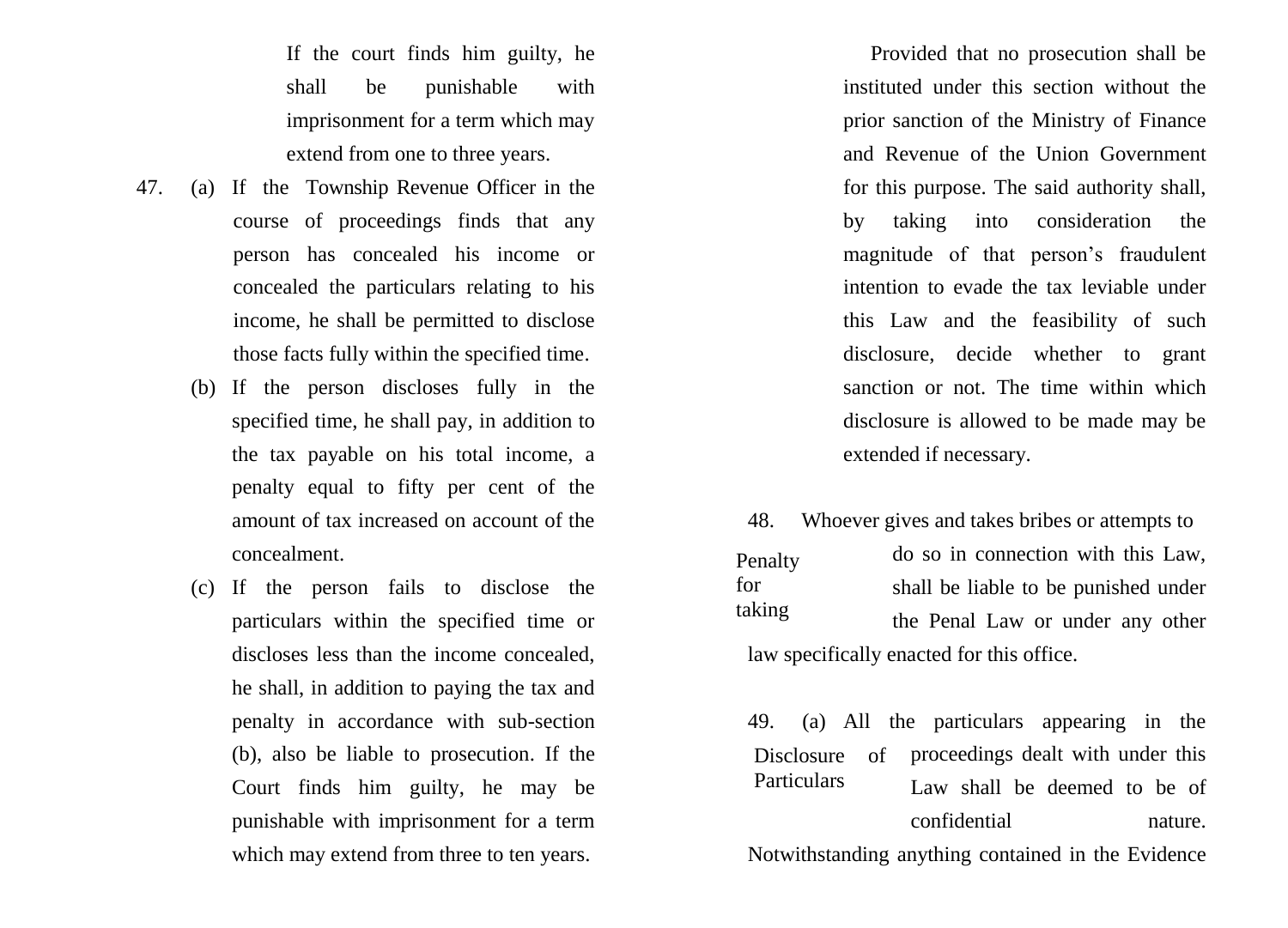Act, no Court shall be competent to summon any public servant to produce particulars or to give evidence in respect thereof.

- (b) No public servant shall disclose particulars except in the case of a matter relating to the Union Government.
- (c) Any public servant who contravenes the provisions of sub-section (b) shall be prosecuted and if he is found guilty he may be punished with imprisonment for a term up to 6 months.
- *Explanation* Public servant means any person whom the Union Government has designated as a public servant from time to time.
- 50. Prosecution for the purpose of section 49, shall only be instituted with the prior sanction of the Ministry of Finance and Revenue of the Union Government. Prosecution by sanction

# CHAPTER XVI

### **Power to make Rules**

51. To implement the provisions of this Law, the Ministry of Finance and Revenue of the Union Government may make if necessary:-

(a) with the approval of the Union Government, by-laws, rules and regulations;

Power to make rules,

and

(b) notifications orders, directives and procedures. regulations, etc.

### CHAPTER XVII

### **Miscellaneous**

52. (a) All the accounts kept for the assessments

Particulars to be contained in books of accounts

under this Law shall be in Myanmar or in English.

(b) The Ministry of Finance and Revenue of the Union

Government may, by notification, prescribe regulations as to what particulars should be contained in the accounts of any class of income, or any class of assessees.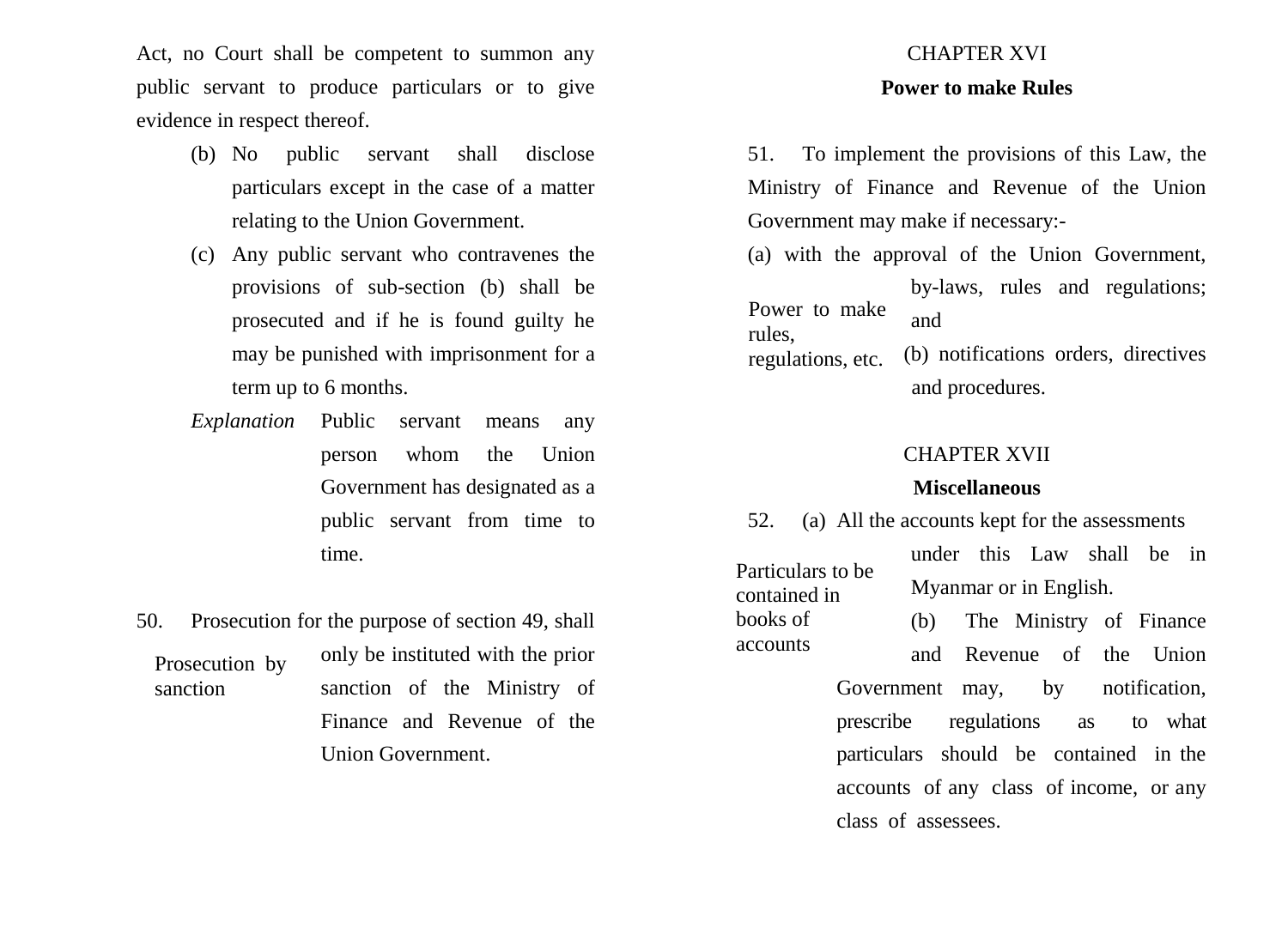53. When any tax becomes payable by an order passed under this Law, the Township Revenue Officer shall send to the assessee the notice of demand in the prescribed form, specifying the Notice of demand

amount of tax payable.

- 54. A receipt shall be given to the assessee for any tax collected under this Law. Receipts
- 55. A notice or a summons issued under this Law may be served on a person named therein or in the case of an association of persons on any Service of notices

adult member of that association, or on any director or the manager or the secretary either by post or as if it were a summons in a civil matter issued by a Court.

56. Every person deducting or paying any tax in pursuance of this Law in respect of income belonging to another person is hereby indemnified for the said deduction and payment. Indemnity

- 57. No suit shall be filed in any Civil Court to set aside or modify any assessment made under this Law and no prosecution shall lie against any public servant for anything done in good faith under this Law. Bar of suits
- 58. In computing the period of limitation prescribed for an appeal, or a revision, or a reference under this Law, the time requisite for obtaining a copy of the order resulting in the appeal or the revision or the reference and the time requisite for obtaining permission to appeal under clause (ii) of subsection (c) of section 32 shall be excluded. Computation of period of limitation

### CHAPTER XVIII

59. A prescribed proportion of Kyat collections from individuals in each Township, may be transferred to the fund of the respective Township Development Committee at the rate prescribed by the Union Government. The prescribed Transfers to Development **Committees**